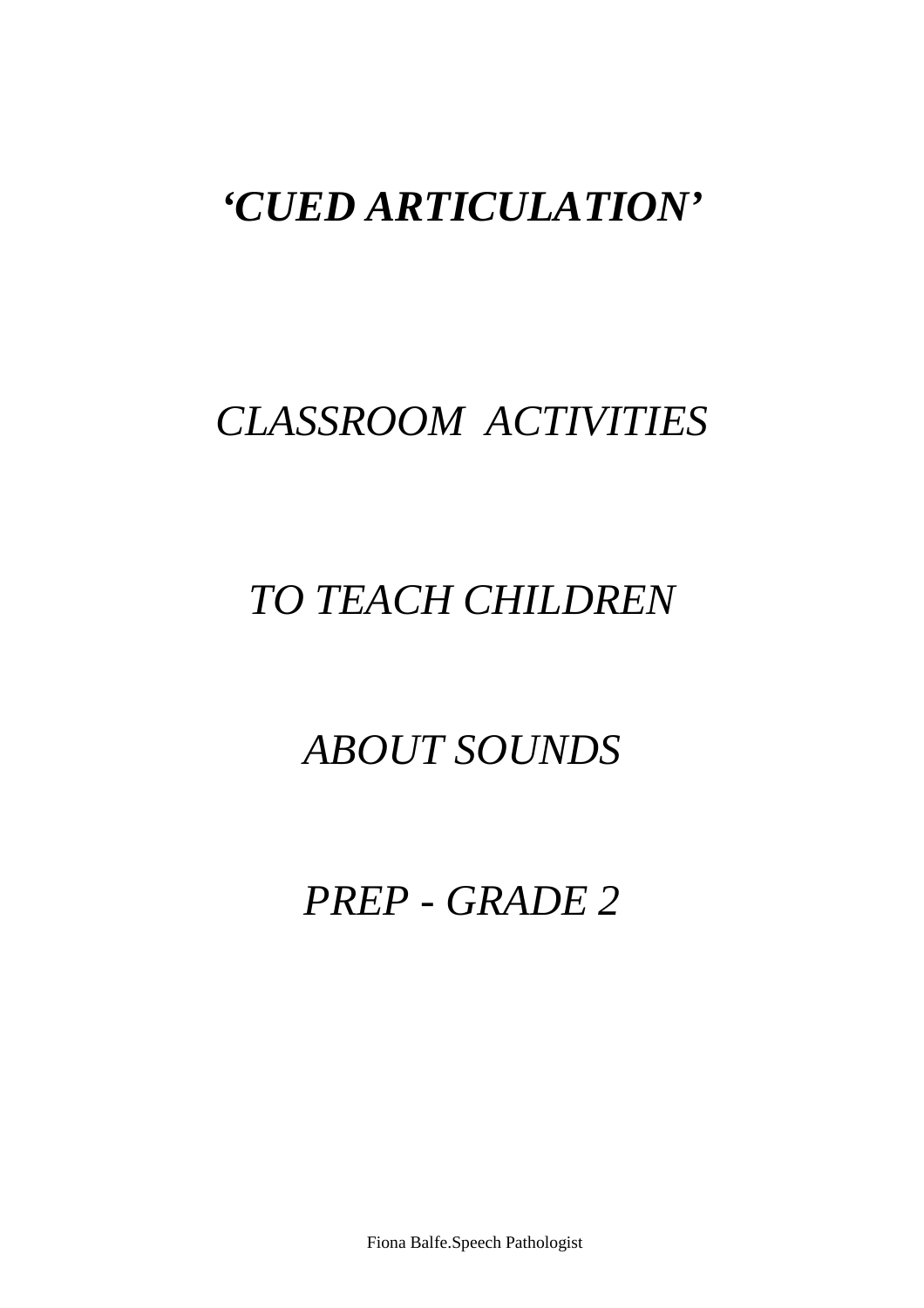*This booklet was designed to be used by class teachers of prepgrade 2 who have completed the 'cued articulation' course although the activities in this book can be used without 'cued articulation'. Using 'cued articulation' to assist children in learning about sounds however, will accelerate the children's learning and make this learning much more meaningful.*

*'Cued articulation' was developed by an Australian Speech Pathologist, Jane Passy and consists of a system of hand signs to represent the sounds of English.*

*The booklet was written in response to class teachers requests for more whole class activities that could be used to teach children about sounds using 'cued articulation'.*

*The activities have been selected from those used over many years as a Speech Pathologist working with children in schools and those recommended by class teachers themselves.*

*The activities can also be used with parent helpers, taking small group activities within the grade or adapted for parents to use at home. Many of these activities are also suitable for preschools or early intervention centres.*

*If you would like information about where to learn 'cued articulation' please contact the author or your local Speech Pathologist.*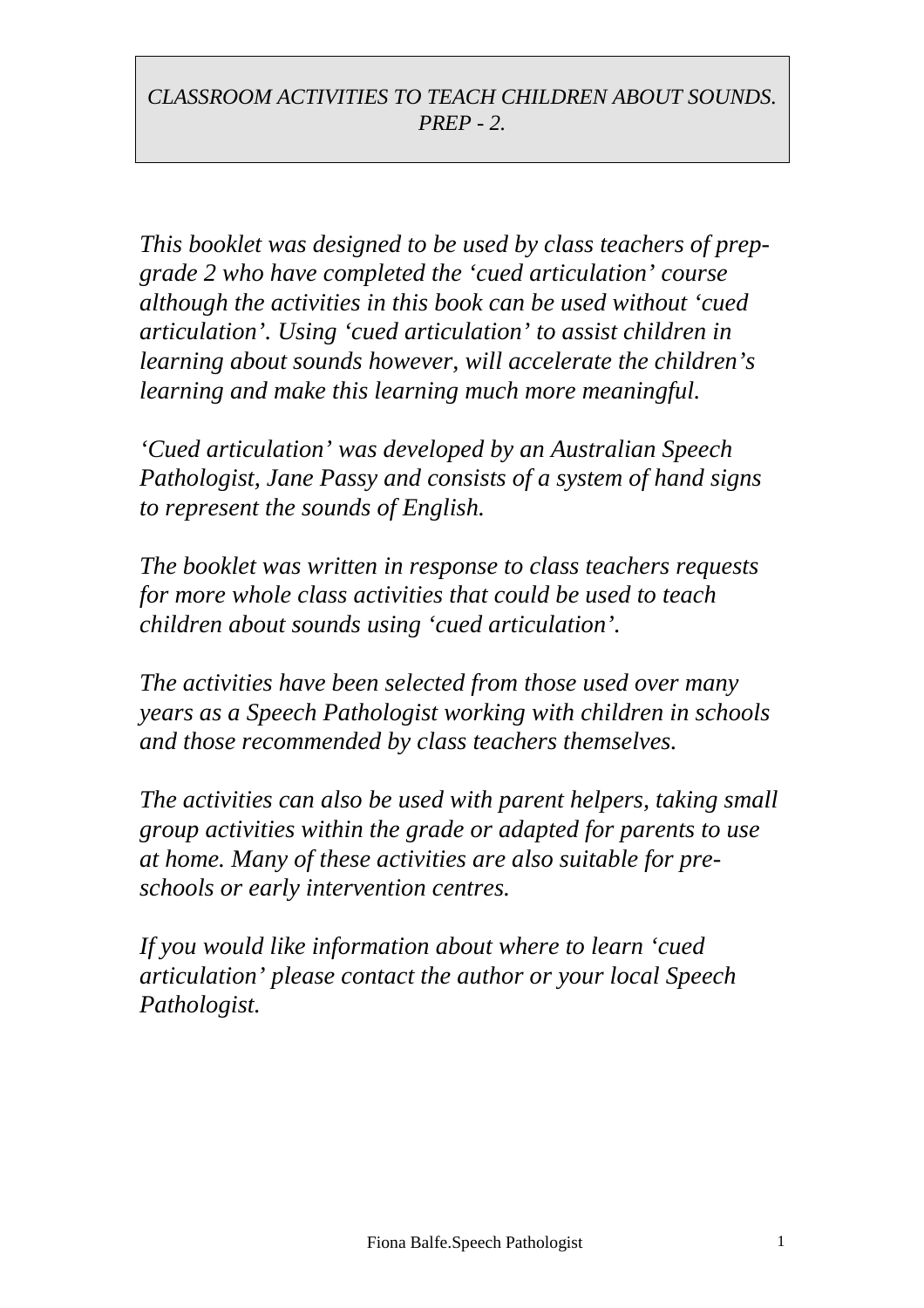## *HOW TO USE THE ACTIVITIES.*

*The activities in this booklet can be used to focus on the target sound at the beginning of words, at the end of words, or within the word. Many of the activities are also easily adapted to focus on more than one target sound.*

*For ease of writing, however, the activities have all been written with the focus on the sound at the beginning of the word.*

*Many of the activities are also suitable for focusing on sounds in a more general way either in the initial or the final position in words to assist children whose speech is slurred, imprecise and difficult to understand. See the Slow Clear Talking Program available from Fiona Balfe. Speech Pathologist.*

*It was felt that teachers already had at their disposal many excellent sound work sheets and so the activities presented in this booklet are predominantly whole class activities which generally involve the children in an active manner.*

*Some material preparation is necessary, but in most of the activities this has been kept to a minimum by using objects which children can bring from home or picture cards which are available commercially. See pages 6-7*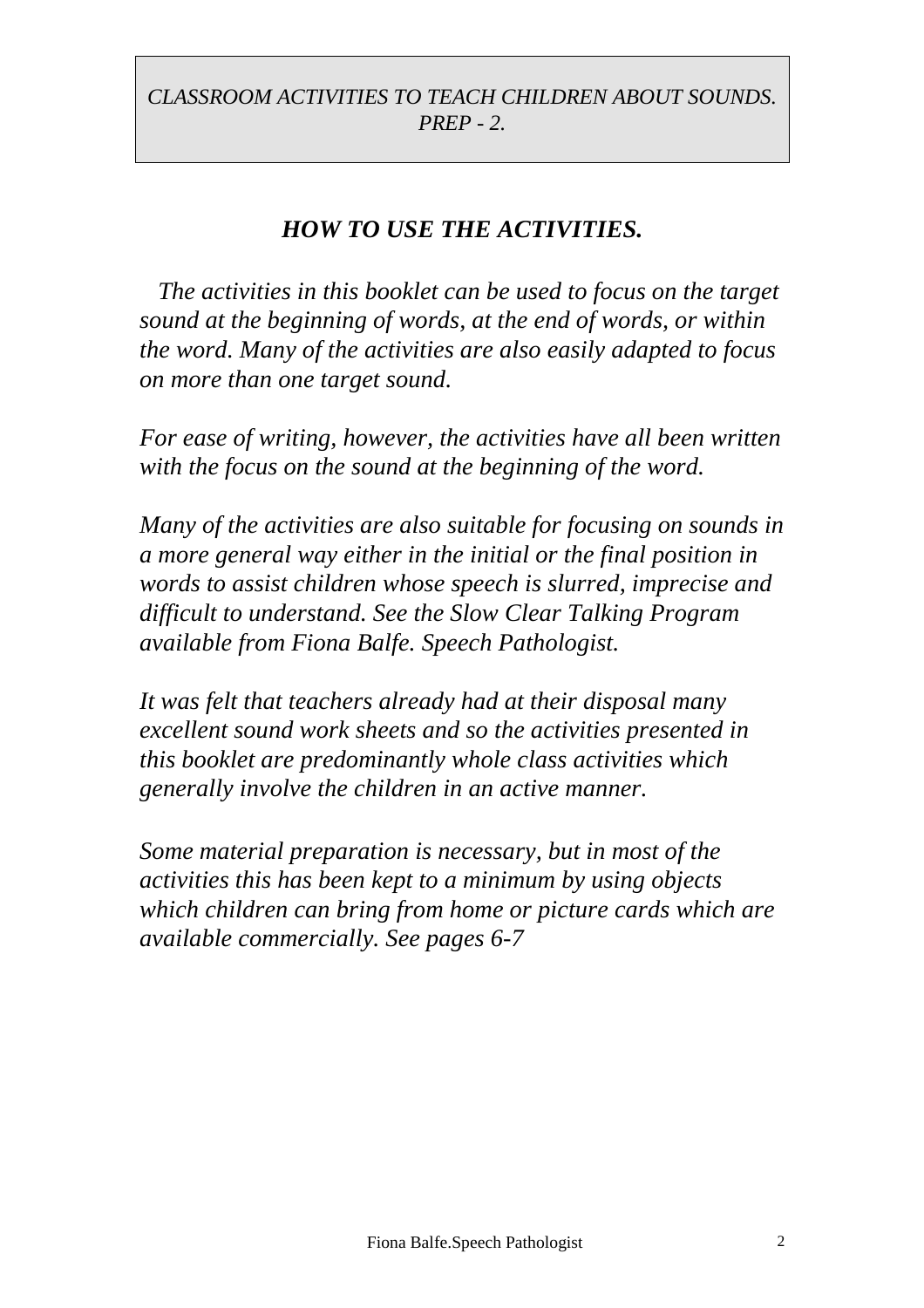# *TABLE OF CONTENTS.*

| <b>INFORMATION ABOUT THE GAMES USING</b><br>PICTURE CARDS. | pages 6-7 |
|------------------------------------------------------------|-----------|
| <i>ACTIVITIES.</i>                                         |           |
| 1. SPEECH CORNER.                                          | page 8    |
| 2. ACTIVITIES USING CHILDREN'S NAMES.                      |           |
| A. Songs                                                   | page 9    |
| <b>B.</b> Name poster                                      | page 9    |
| C. Name book                                               | page 9    |
| D. Name game                                               | page 10   |
| 3. CLASS MOBILE.                                           |           |
| A. I spy with my little eye.                               | page 11   |
| B. I am thinking of / twenty questions game.               | page 12   |
| 4. SOUND BALLOONS.                                         | page 13   |
| 5. OBJECT BOX OR OBJECT TABLE. page 14                     |           |
| A. The Memory Game.                                        | page 14   |
| <b>B.</b> The Shopping Game.                               | page 15   |
| C. The Feeling Game.                                       | page 15   |
| D. I am going on a sound hunt.                             | page 16   |
| E. Hide and Seek.                                          | page 16   |
| F. Roll the Ball.                                          | page 17   |
| G. The Quiet and Noisy Game.                               | page 17   |
| H. The Supermarket Game.                                   | page 18   |
| I. One minute or two minute talks.                         | page 18   |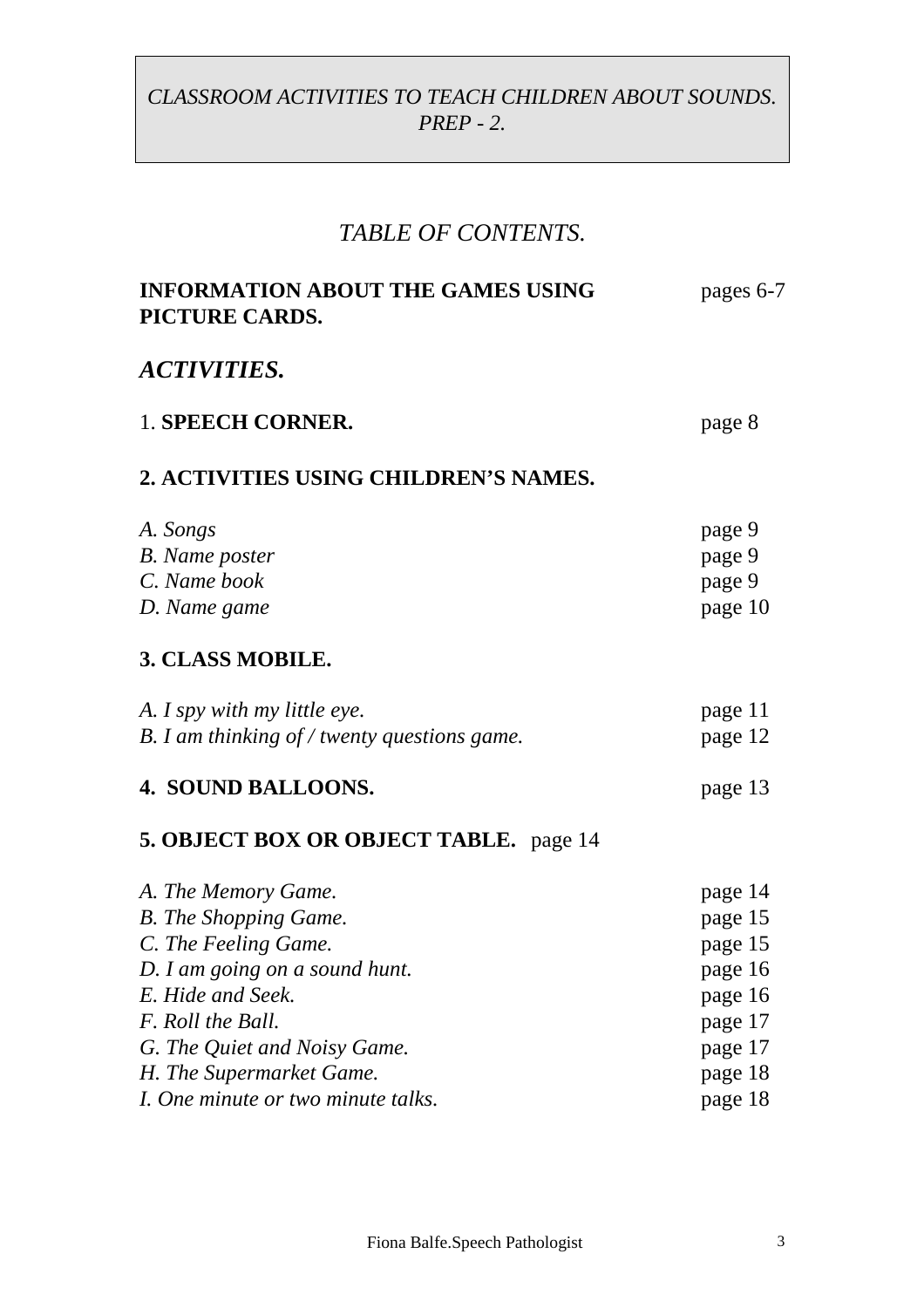## *TABLE OF CONTENTS continued.*

#### **6. GAME ACTIVITIES USING PICTURE CARDS.**

#### *i) GAMES USED WITH THE MOBILE ACTIVITY.*

*Refer to the following activities in section 3.*

*A. I spy with my little eye.* page 11 *B. I am thinking of / twenty questions game.* page 12

#### *ii) GAMES USED WITH THE OBJECT TABLE OR OBJECT BOX.*

*Refer to the following activities in section 5.*

| A. The Memory Game.                | page 14 |
|------------------------------------|---------|
| <b>B.</b> The Shopping Game.       | page 15 |
| D. I am going on a sound hunt.     | page 16 |
| E. Hide and Seek.                  | page 16 |
| F. Roll the Ball.                  | page 17 |
| G. The Quiet and Noisy Game.       | page 17 |
| H. The Supermarket Game.           | page 18 |
| I. One minute or two minute talks. | page 18 |

#### *iii) ACTIVITIES USING BOARD GAMES.*

| A. Commercial board games. | page 20 |
|----------------------------|---------|
| B. Home made board games.  | page 20 |

#### *iv) OTHER PICTURE CARD GAME ACTIVITIES.*

| A. Going on a picnic.             | page 21 |
|-----------------------------------|---------|
| B. Rooms of the house.            | page 22 |
| C. The Posting Box Game.          | page 23 |
| D. Going Fishing.                 | page 24 |
| E. Lotto or bingo.                | page 25 |
| F. Concentration or Memory Pairs. | page 26 |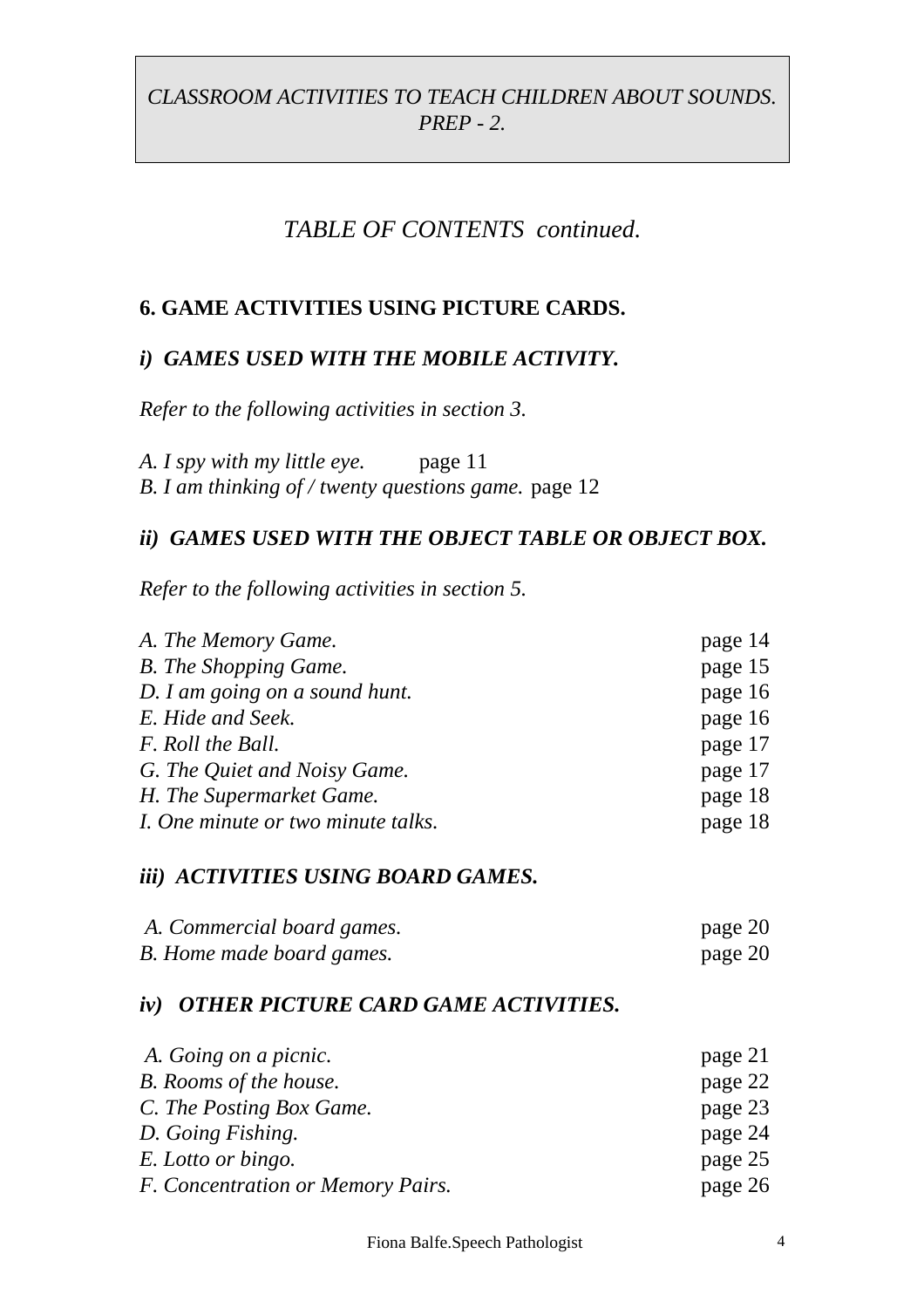## *TABLE OF CONTENTS continued.*

#### *7.* **LABELLING OBJECTS IN THE ROOM.**

| A. Using colour coding stickers.                                            | page 27                |
|-----------------------------------------------------------------------------|------------------------|
| B. Using COMPIC pictographs or other pictures.                              | page 28                |
| 8. SOUND BOOKS AND POSTERS.                                                 |                        |
| A. Class sound book.<br><b>B.</b> Personal sound books.                     | page 29                |
| C. Class sound poster.                                                      | page 30<br>page 31     |
| 9. MISCELLANEOUS GAMES.                                                     |                        |
| A. Mr Vegetable Man.                                                        | page 32                |
| <b>10. SOUND STORY ACTIVITIES.</b>                                          |                        |
| A. Stories Close Activities.                                                | pages 33-34            |
| • Commercially available stories.<br>Teacher scripted stories.<br>$\bullet$ | page 33<br>page 33     |
| B. Build a story.                                                           | page 34                |
| <b>11. POEMS AND RHYMES.</b>                                                |                        |
| A. Songs.<br><b>B.</b> Poems and Rhymes.                                    | pages 35-36<br>page 37 |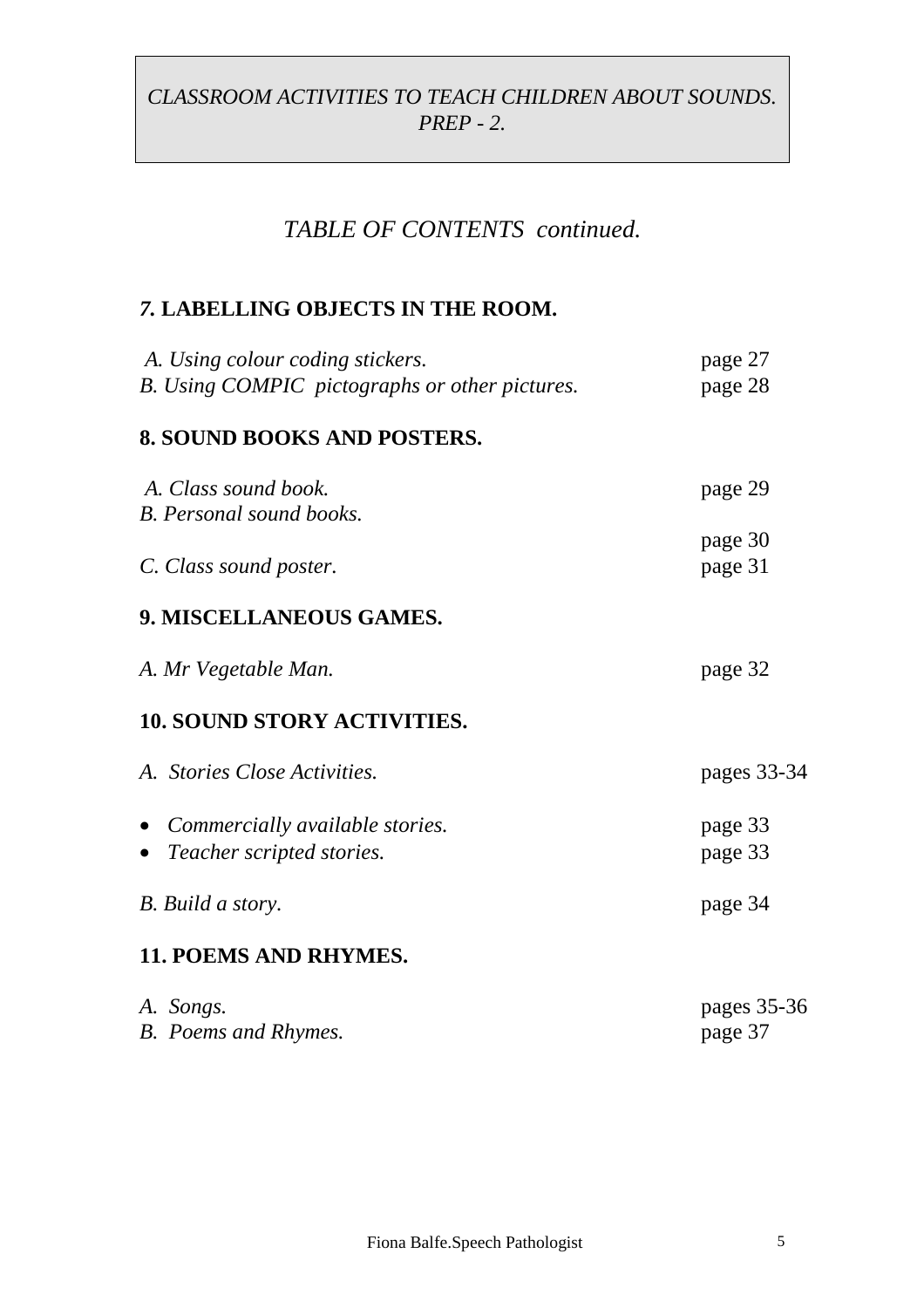#### **INFORMATION ABOUT THE GAMES USING PICTURE CARDS**

#### *Picture cards can be collected in the following ways:-*

- *1. Collect pictures from magazines or ask parents to cut out pictures from magazines. Paste these pictures onto cards to make a 'class set' to be used with all the game activities.*
	- o *Collect pictures for the target sound at the beginning of words and at the end of words.*
	- o *Collect pictures that are within your class interest and knowledge level.*
	- o *Collect pictures for words that are one syllable ie. Consonant + vowel + consonant, vowel + consonant or consonant + vowel construction. Longer words and words containing blends make it more difficult for children to discriminate the target sound and so these should be left until later.*

#### *2. Obtain a set of the Themat picture sheets*

*These picture sheets were drawn by a Victorian Speech Pathologist, Neil Atkin. There are two sets of picture sheets for each sound, one sheet for pictures beginning with the target sound and one sheet for pictures ending with the target sound.*

*The pictures are all drawn with the accompanying word written underneath to also encourage whole word recognition. The words are of consonant + vowel or consonant + vowel + consonant construction.*

*There are also pictures available for most blends at the beginning of words. eg sl as in slide, sleigh etc.*

*The pictures are line drawings which photocopy well and can be enlarged or reduced according to your particular needs.*

*Many speech pathologists will be able to supply you with a copy of these as they are no longer available from Neil Atkin.*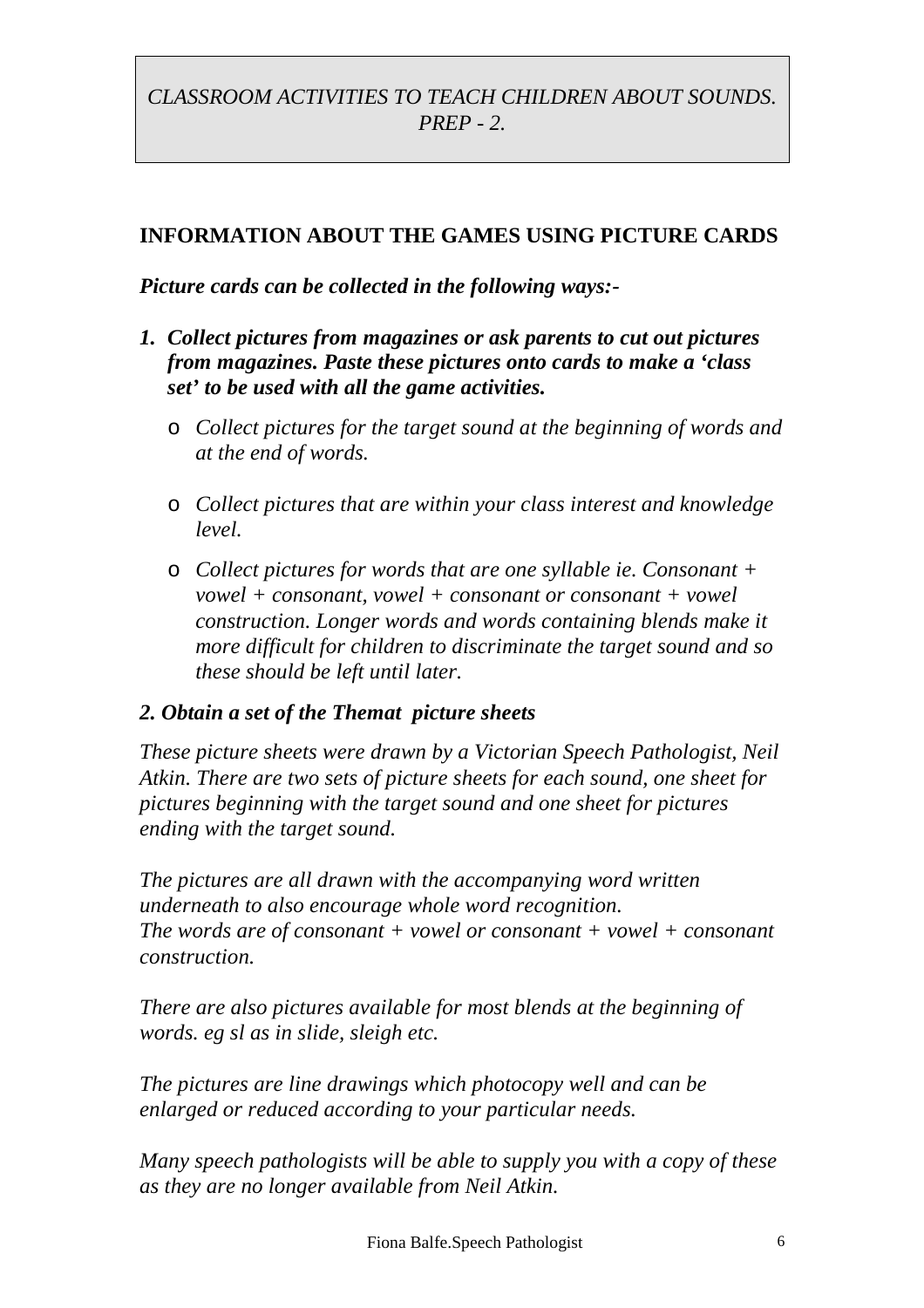## **INFORMATION ABOUT THE GAMES USING PICTURE CARDS cont.**

*3. Purchase a set of commercially available photographs or pictures and sort the pictures according to sounds.*

*Milton Graphics can supply a range of 250 photos of common objects. These are available from Milton Graphics, 62 Robert St. Parkdale Vic. Australia. Ph. (03) 9580-2881*

*4. Cut out pictures from the phonic sheets available in your school library or resource room.*

#### *5. Purchase a set of COMPIC pictographs.*

*COMPICS pictographs are computer generated pictures which have the accompanying word written underneath. These cards and a large range of educational materials utilizing COMPICS are available from COMPIC. PO Box 1233, Camberwell. Vic. Australia. 3124. Ph: (03) 9804 0130/0139. Fax: (03) 9804 0157.*

*The 1670 pictographs can be purchased in a dictionary form, which can be photocopied or as laminated cards which can be used/sorted according to particular sounds and/or vocabulary themes.*

*The pictographs are also available as a software package on Macintosh or IBM.*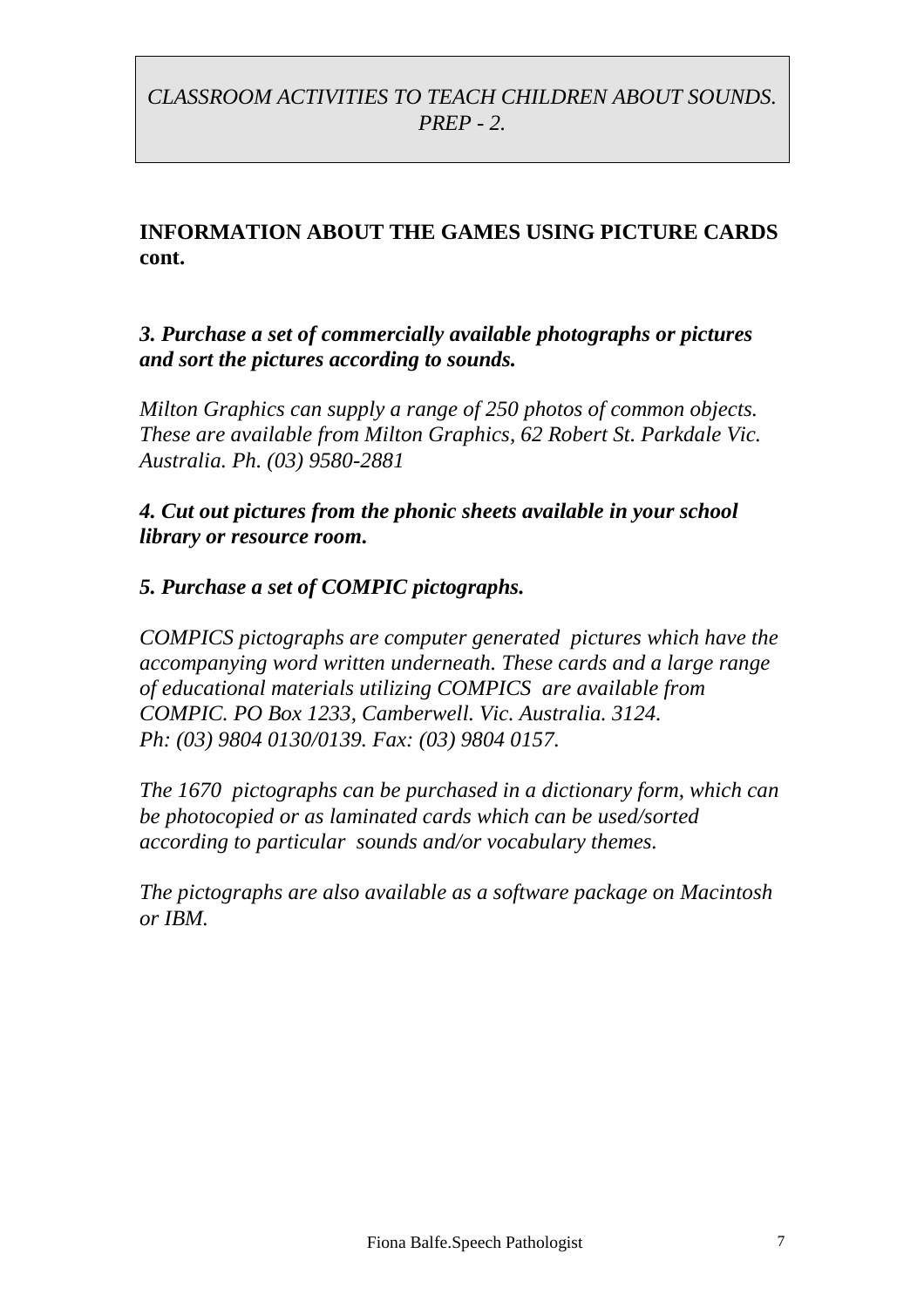## **1. SPEECH CORNER.**

*The speech corner can be used as a reward for children who have finished their work or who have worked well at a piece of work.*

*As you finish with an activity or game at the whole class level this activity or game can be put in the speech corner for extension work at the individual, pair or small group level.*

*Thus, the speech corner can be used for practice on specific sounds in specific positions or it could also be used for general practice of all the sounds covered so far.*

The speech corner could contain the following materials:-

- mirrors
- hand puppets
- a posting box
- a shopping basket.
- a picnic basket.
- commercial concentration, sound lotto and sound domino games.
- Your own concentration, sound lotto and sound domino games made for class practice on a target sound in a specific position in the word.
- a doll's house and doll's furniture.
- dress ups.
- a tape recorder so that your children can tape their activities and get the feedback of listening to themselves.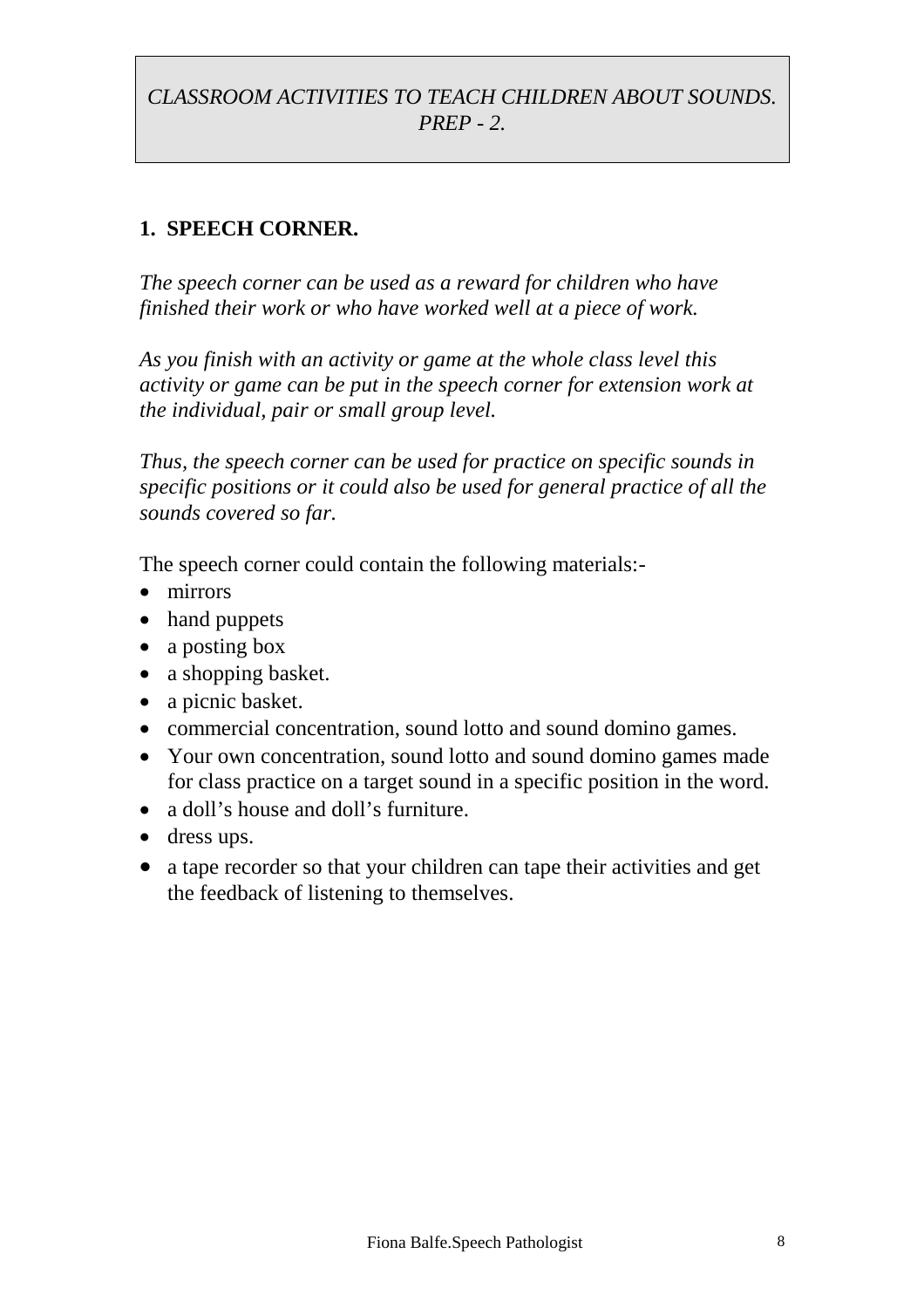## **2. ACTIVITIES USING CHILDREN'S' NAMES**.

#### *A. SONGS.*

- Ask the children to think of any children in the class whose names begin with the target sound. e.g. /p/.
- Get the class to sing the 'Good morning to you' song to each child, using the cued articulation sign as they sing the name.
- Think of a sentence about one or two of the children and sing the song to the tune of Skip to the Lou My Darling. e.g. Peter's puffing ppp.
	-

#### *B. NAME POSTER***.**

- Write the names of children whose names begin with the target sound on a piece of cardboard and paste photographs of these children next to their names.
- Use the poster for a class discussion.
- Alternatively you might like to use this activity to help children learn to their own names and those of their peers by mixing up the names and the photographs and asking children to point to a photograph and then the appropriate name.

#### *C. NAME BOOK.*

- Make up a book with photographs of children whose names begin with the target sound and write a sentence under each photograph.
- The target sound could also be colour coded and underlined once if it is a quiet sound ie. voiceless and twice if it is a noisy sound ie. voiced.
- e.g. I am **P**eter. My name begins with **p.** I like to eat/ I like eating p....... .(peas, pears, pumpkin etc.)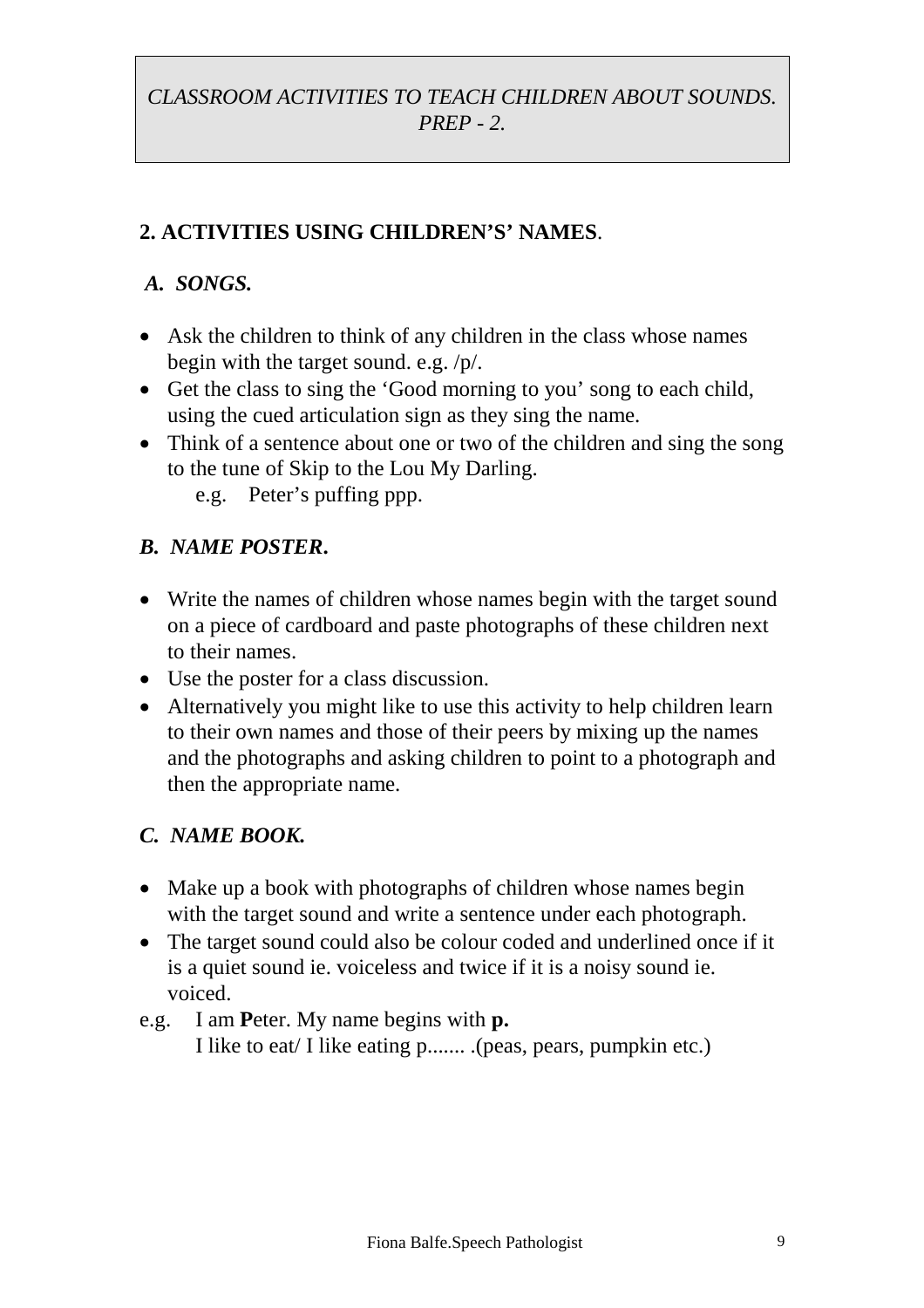## **D. NAME GAME - "I AM THINKING OF SOMEONE".**

- The teacher starts as the leader and thinks of a child whose name begins with the target sound.
- The name poster could be used to help children remember whose name begins with the target sound.
- The teacher says or chants the sentence "I am thinking of someone" and their name begins with........". e.g.  $/p /$ .
- The teacher gives clues about the child's identity, one clue at a time until someone puts up their hand. E.g. It's a boy. He has black hair.
- The child is asked to name who the 'teacher is thinking of, using the appropriate 'cued articulation sign.
- The class copies the child or helps the child to use the correct sign.
- If the child is incorrect the teacher continues giving clues until someone guesses correctly.
- If the child is correct, he/ she then becomes the leader.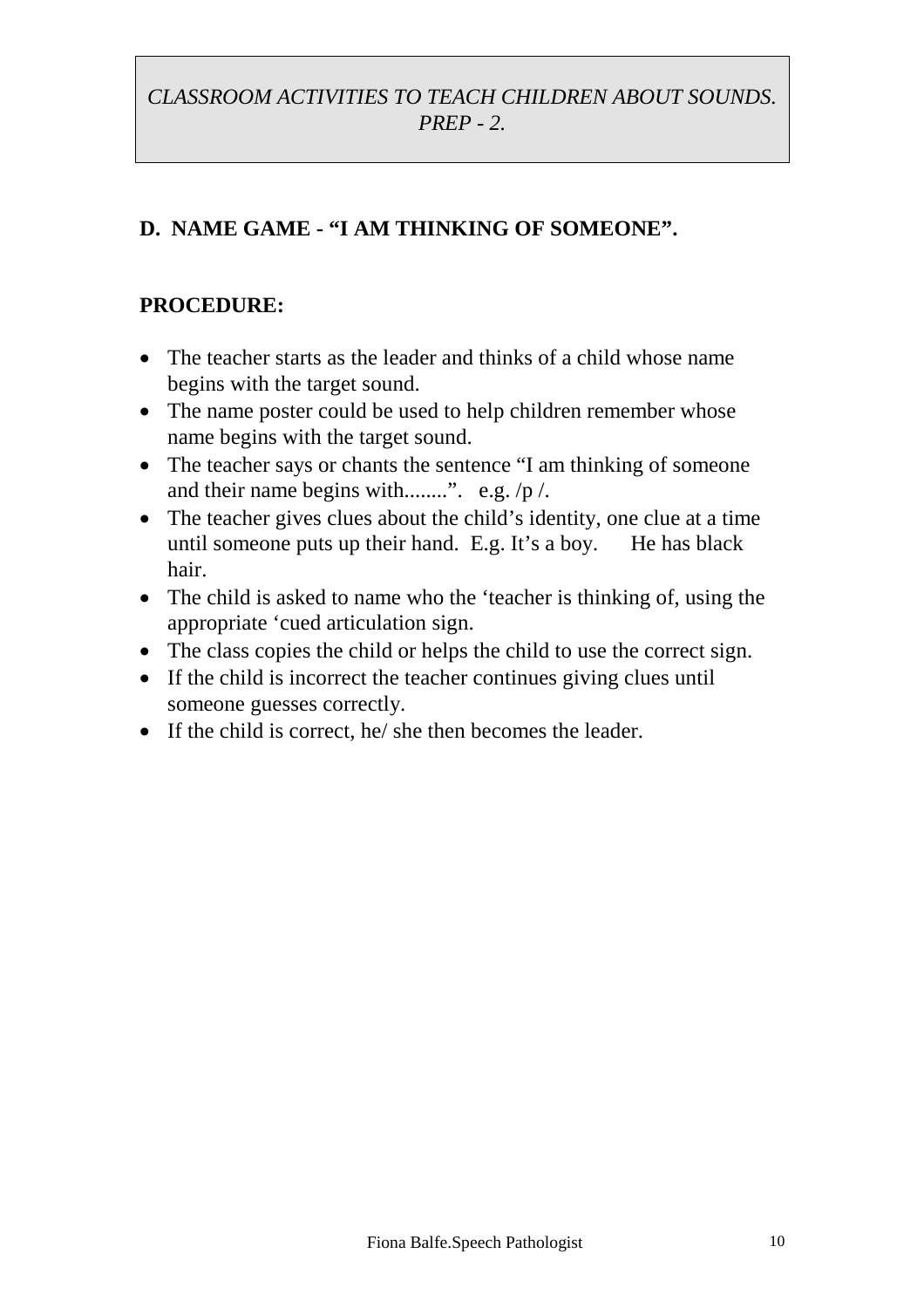## *3.* **CLASS MOBILE.**

## *MAKING THE MOBILE.*

e.g. The task is to make a mobile of things that begin with /p /.

This activity could be carried out in three different ways:-

- 1. Give each child a picture that begins with the target sound to colour.
- 2. Ask each child to draw a picture of something that begins with /p/ .
- 3. Ask each the children to work in pairs or small groups to each find a picture that begins with /p /.
- As each child finishes their picture attach it to the mobile and ask them to use the 'cued articulation' sign as they say the name of their picture .
- Display the mobile at a child level so that it can be used for the following game activities and general discussion.

## *ACTIVITIES USING THE MOBILE.*

## *A. I SPY WITH MY LITTLE EYE.*

- One child is selected to be the leader and chooses a picture on the mobile to be the 'mystery picture'.
- The child says "I spy with my little eye something beginning with .... eg. the quiet lip popper /p / using the appropriate cued articulation sign.
- A child is chosen to guess "Which is the 'mystery picture'?" on the mobile using 'cued articulation'.
- The class then copies the child or helps the child to use the correct sign.
- The leader says cold/warm/hot depending on how close the child is to being correct.
- If the child is incorrect, another child is chosen to have a guess.
- Continue in the same manner until the correct picture is named.
- The first child to correctly guess the 'mystery picture' becomes the next leader.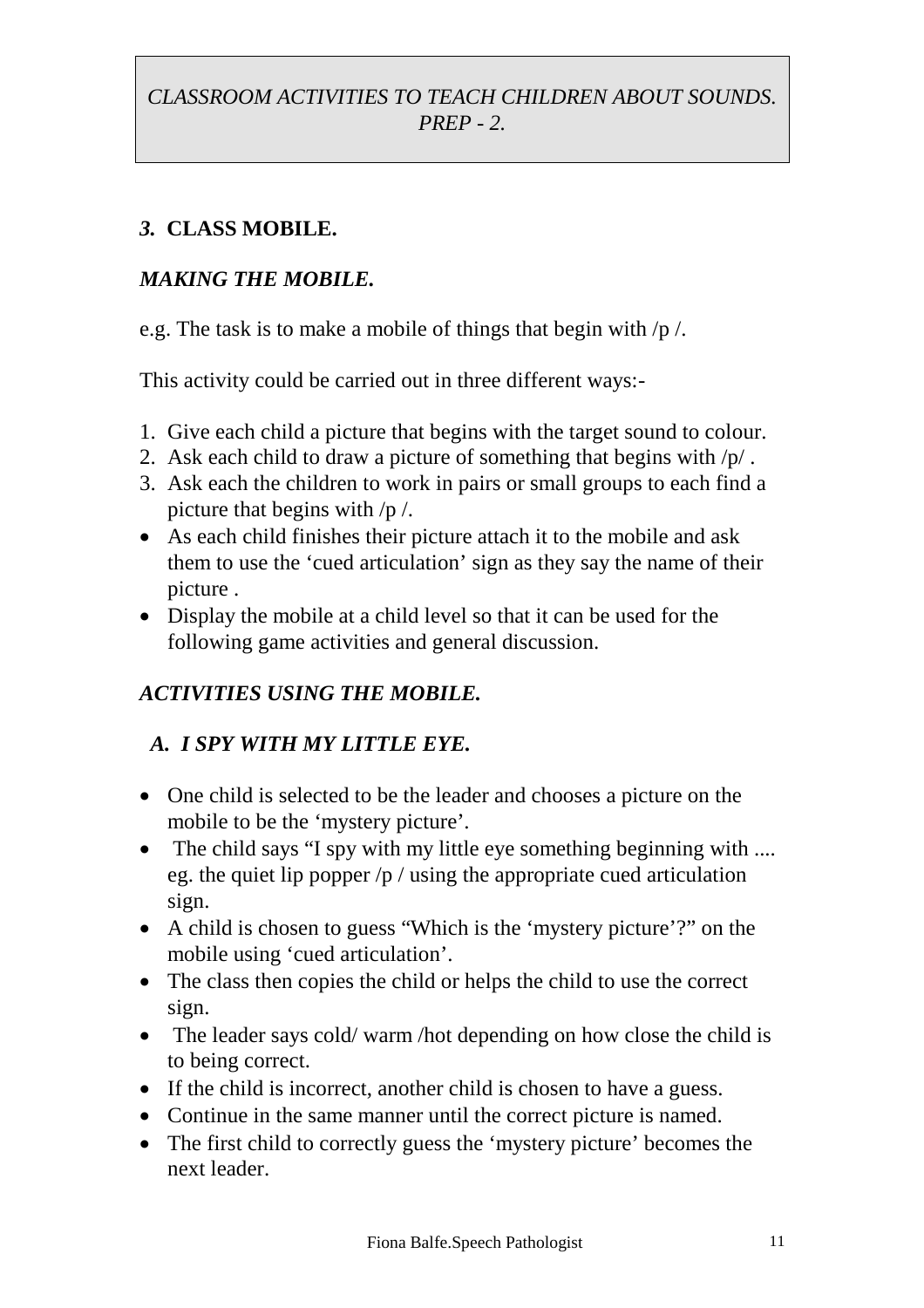## *B. WHAT AM I THINKING OF..... / TWENTY QUESTIONS GAME.*

- The teacher starts off being the leader and chooses a picture from the mobile which she/ he doesn't tell to the class.
- The teacher gives the class one clue by saying **"I am thinking of a picture that begins with ......** . e.g. the quiet lip popper /p / **and it is something that you can eat.**
- A child is selected to guess what the picture is using the appropriate cued articulation sign.
- The class copies the child or helps the child to use the correct sign.
- The first child to correctly guess the teachers picture becomes the new leader.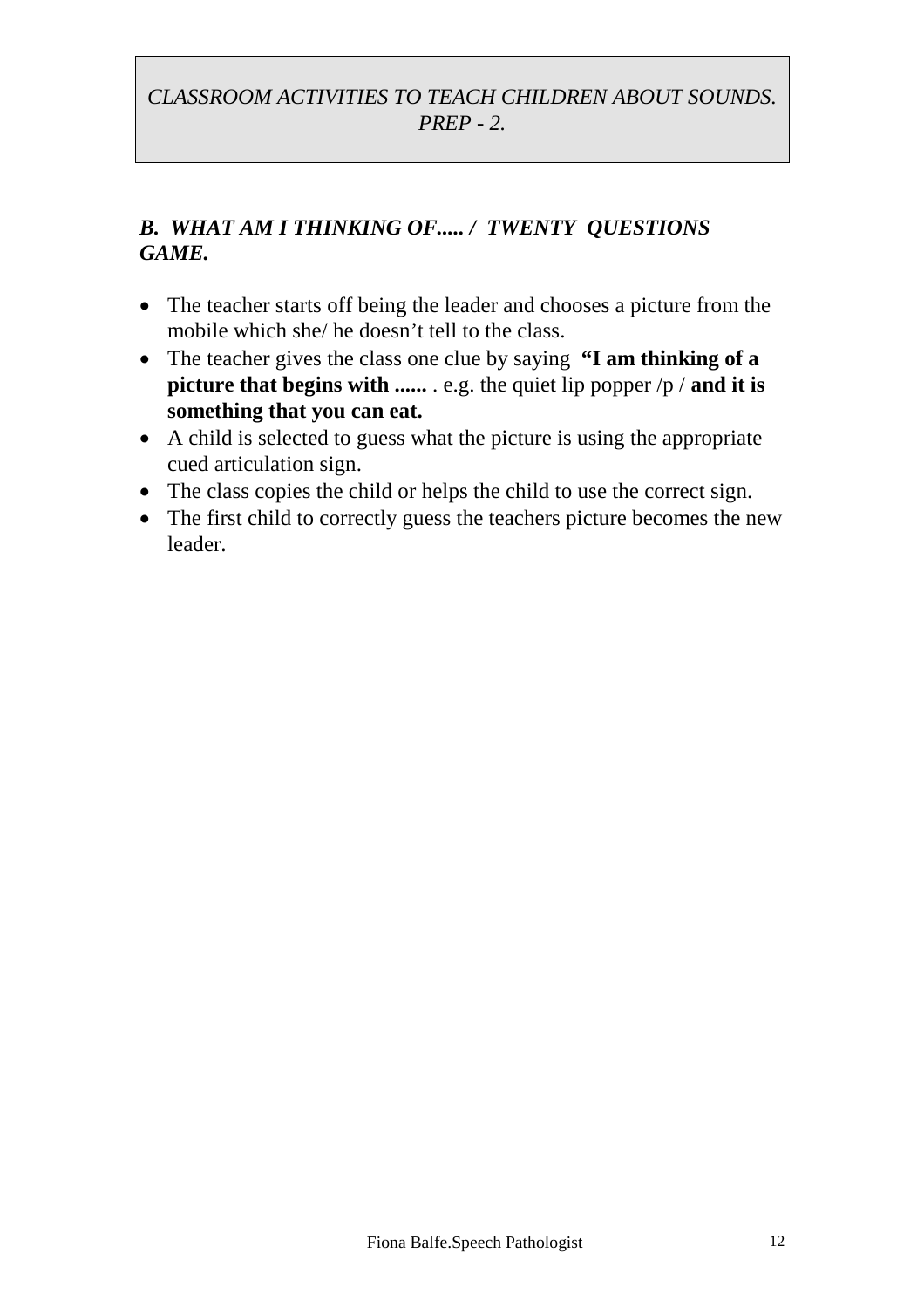## *4. SOUND BALLOONS.*

*\* This activity can be used to reinforce the concept of 'brothers' ie. that many sounds in English form voiced/ voiceless pairs of sounds eg. /p/ and /b/, or it can simply be used to teach individual sounds and their associated 'cued articulation' sign.*

If you are introducing pairs of sounds, blow up two balloons in the appropriate colour coding for the quiet and noisy sounds being introduced. E.g. for the lip poppers  $/p /$  and  $/b /$  you will need to blow up two orange balloons.

If you are introducing sounds one at a time or sounds that do not have a pair or a brother blow up one balloon in the appropriate colour.

Materials<sup>.</sup>

o Coloured balloons to match the colour coding of the target sound.

- Write a sound e.g.  $/p /$  on one balloon and its noisy brother eg.  $/b /$  on the other.
- Ask the children to think of an appropriate picture to draw on each balloon.
- Alternatively, draw a picture beginning with that sound on one side of the balloon and a 'mouth form picture' on the other side.
- Get children to then do their own balloons and to think of something beginning with the target sounds e.g. /p / and /b / to draw on each balloon. The balloons could then be used to decorate the classroom.
- The children could be given balloons for an activity to be done at home with their parents.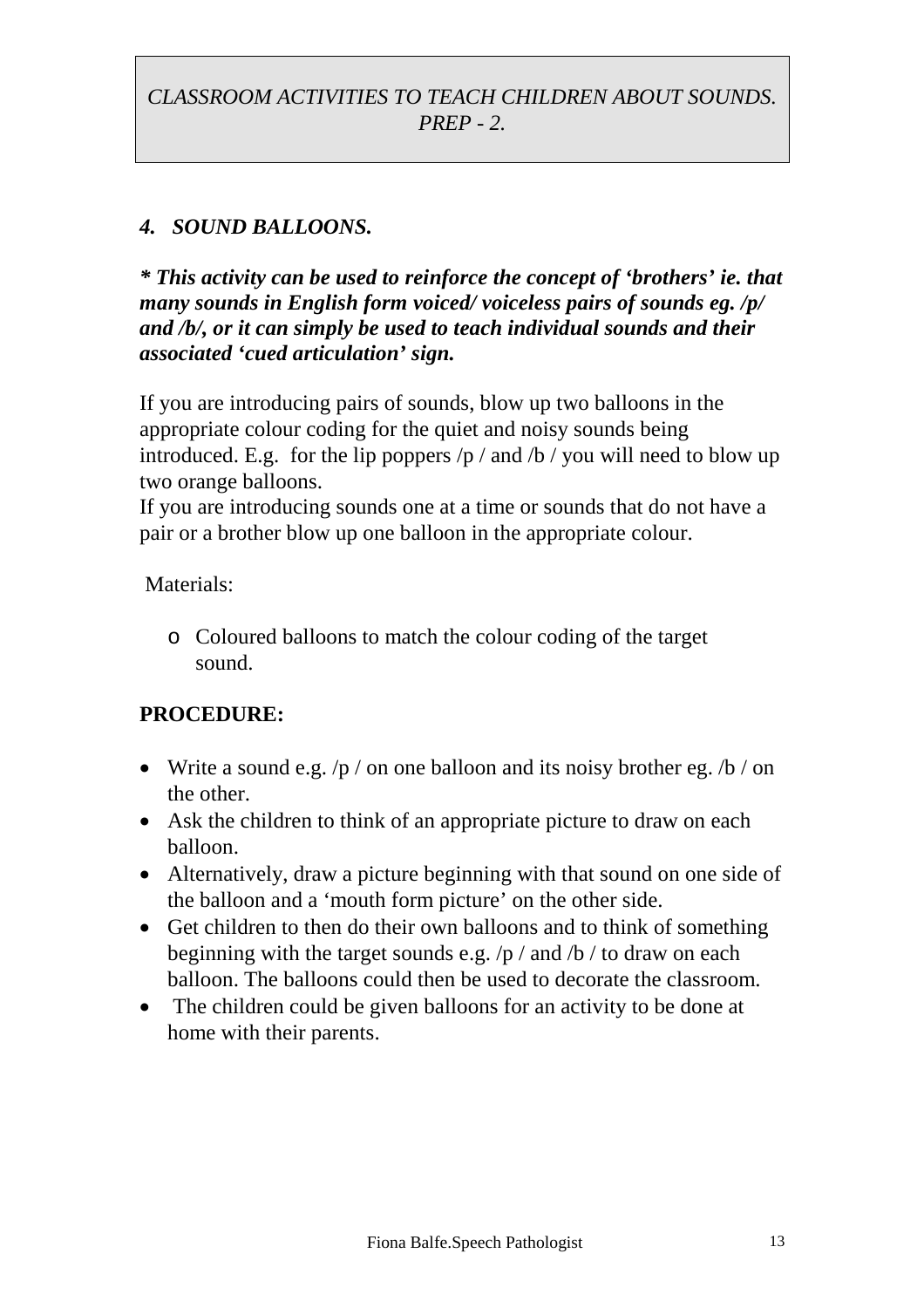## **5. OBJECT BOX OR OBJECT TABLE.**

#### *SETTING UP THE TABLE.*

*You may find it useful to make a class set consisting of toy furniture and household items, doll's clothes, toy animals, real or plastic food, and supermarket items etc. which can be used to supplement what your children bring from home.*

- Ask children to bring real or toy objects from home that begin with the target sound.
- Ask each child to show his / her object to the class and to name it using the cued articulation sign being targeted.
- The class copies the child or helps the child to use the correct sign.
- Encourage children to think of other ways the objects could be used in games in the classroom.
- Display the objects on a table and use these for the following class or small group games.

## *GAMES USING THE OBJECT TABLE.*

The following games can be played with these objects. If any additional materials are needed they are listed at the beginning of the activity.

### *A. THE MEMORY GAME.*

- A number of objects are placed in front of the class or ask the children are asked to sit in a large circle and a number of objects are placed in the middle of the circle.
- A child is selected to be the leader and is instructed to shut his/her eyes while another child removes one of the objects.
- The leader guesses which object was removed using the appropriate cued articulation sign.
- The class then copies the child or helps the child to use the correct sign.
- If the child is correct the objects are changed and he/ she selects another child to have a turn.
- If the child is wrong the child on their left/ right has a turn at being the leader.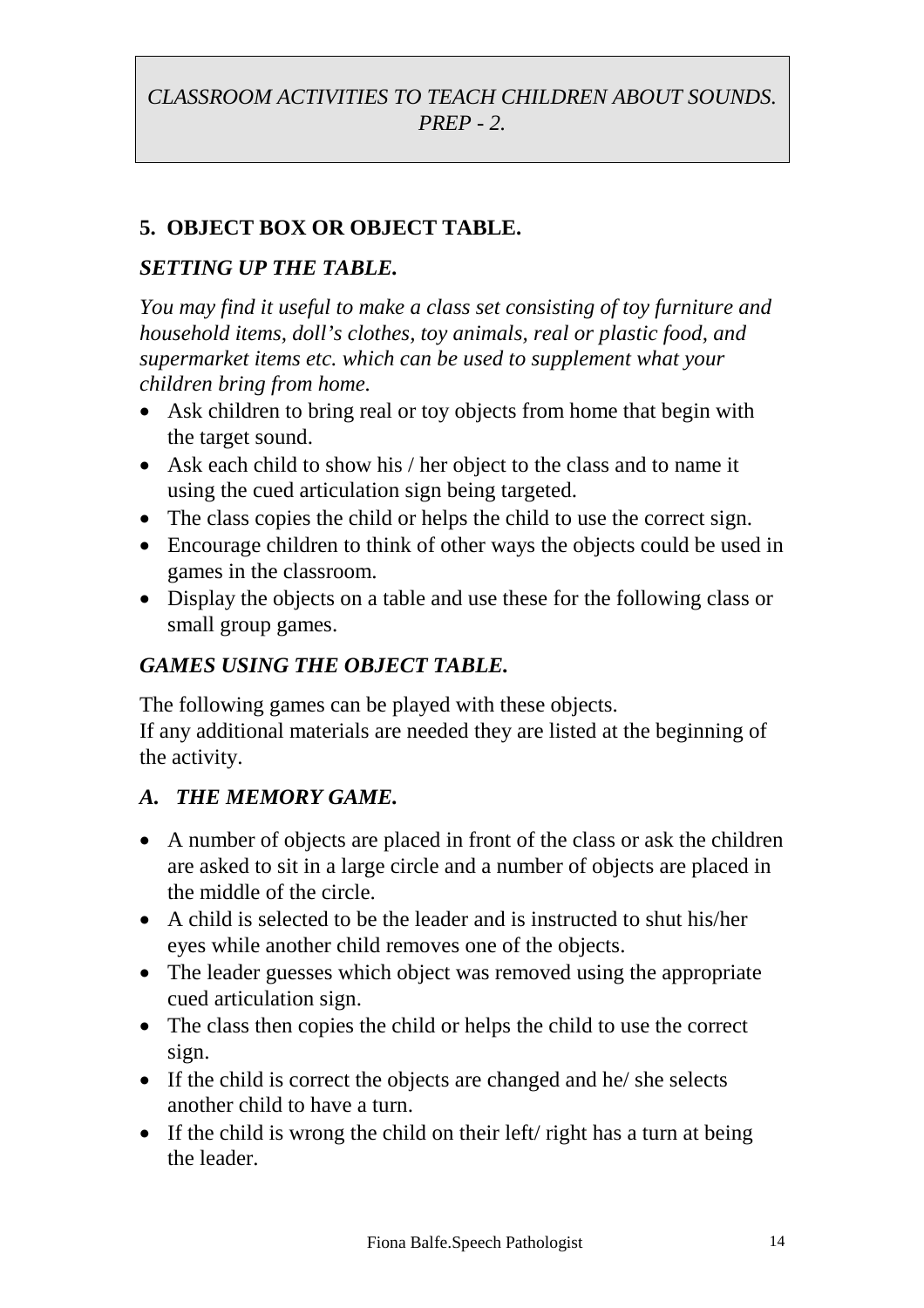## *B. THE SHOPPING GAME.*

- Ask the children to sit in a circle with all the objects from the object table in the middle of the circle.
- A child is selected to start the game by saying "I am going shopping and I am buying a ... / I went shopping and I bought a......
- The child names an object and the class copies or helps the child to use the correct sign.
- The child on the left then has a turn repeating what the first child said and adding one more item using 'cued articulation' as he/ she names each item.
- The game continues in this manner with the list getting longer and longer.
- The child who can remember the most items is the winner.

## *C. THE FEELING GAME.*

Other materials: A 'feeling bag' A mask.

- Ask the children to sit in a circle
- A child is selected to take an object off the object table and to put it into the 'feeling bag'.
- Another child is then selected to start the game by feeling the object in the bag.
- The child is allowed to have one guess using cued articulation as he/ she says the object's name.
- The class then copies the child or helps the child to use the correct sign.
- If the child is correct this child selects the next object to put in the 'feeling bag'.
- If the child is incorrect the child on their left/ right has a turn at feeling the object in the bag and guessing its name.
- Continue the game in the same manner until every child has had a turn.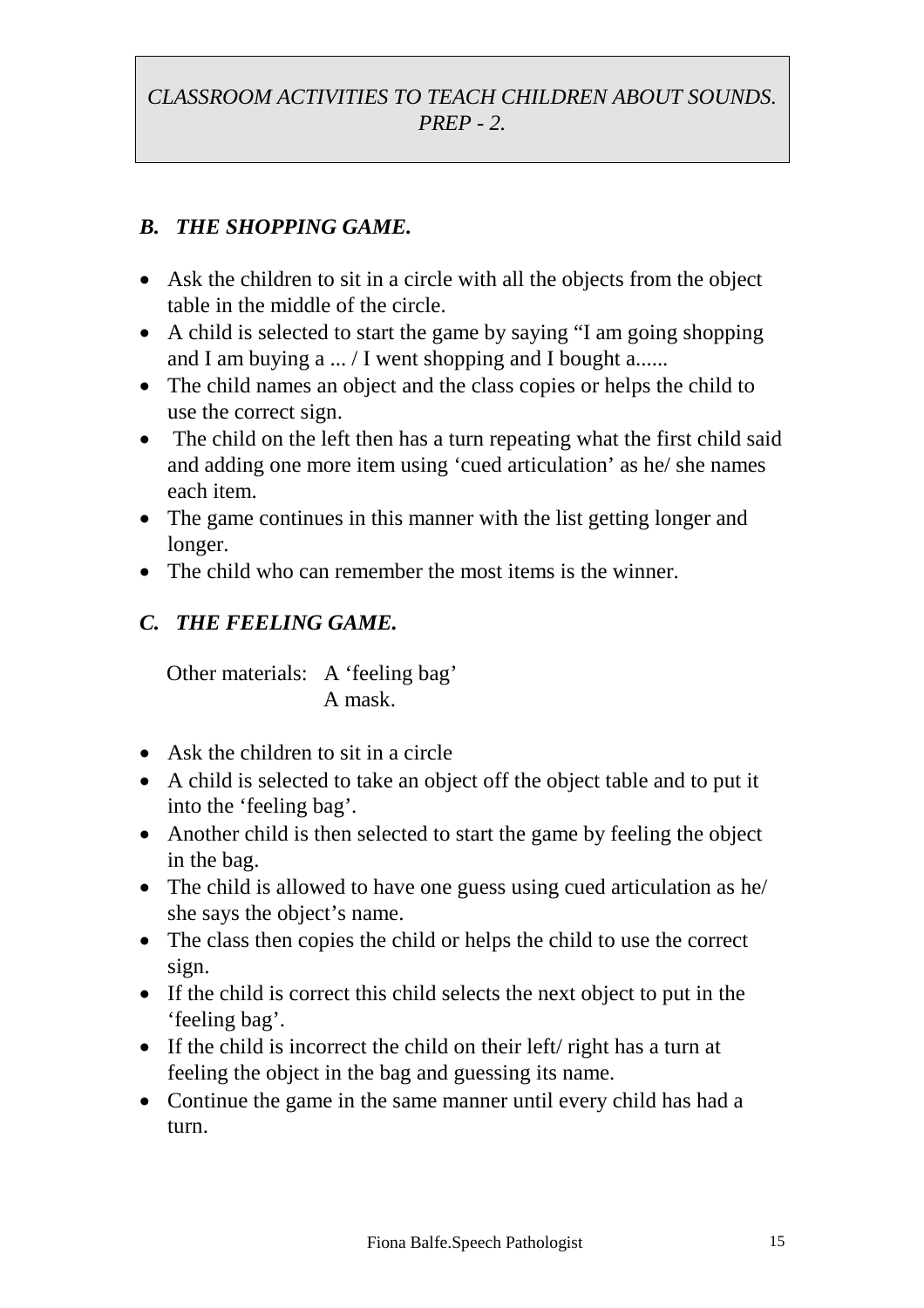## *D. I AM GOING ON A SOUND HUNT.*

- The children are asked to sit in a circle and objects from the 'object' table' e.g. objects whose names begin with  $/p /$ , are put in the middle of the circle.
- The class sings "I am going on a sound hunt" to the tune of "I am going on a bear hunt".
- A child is selected to continue the song singing " I'm going to find something. It starts with.....".
- The child thinks of an object and says the sound that the object starts with making the appropriate cued articulation sign.
- The class echoes "It starts with .....", using cued articulation also.
- The child selects another child to guess which object it is and the class then copies the child or helps the child.
- If the child names the wrong object another child is chosen.
- If the child is correct, this child then chooses a new object and the song is sung as before.

### *E. HIDE AND SEEK.*

- Select two children, one child to hide an object and another child to shut his / her eyes while the object is hidden.
- The child who hides the object then names the object using the appropriate 'cued articulation' sign.
- The class copies the child or helps the child to use the correct sign.
- The child who is selected to find the object is helped by the class to find the object.
- The class says the sound very slowly if the child is not near the hidden object, says the sound faster as the child gets closer to the object and says the sound slower if the child moves away from it.
- Continue in game in the same manner until the object is found.
- Select another two children to play the game.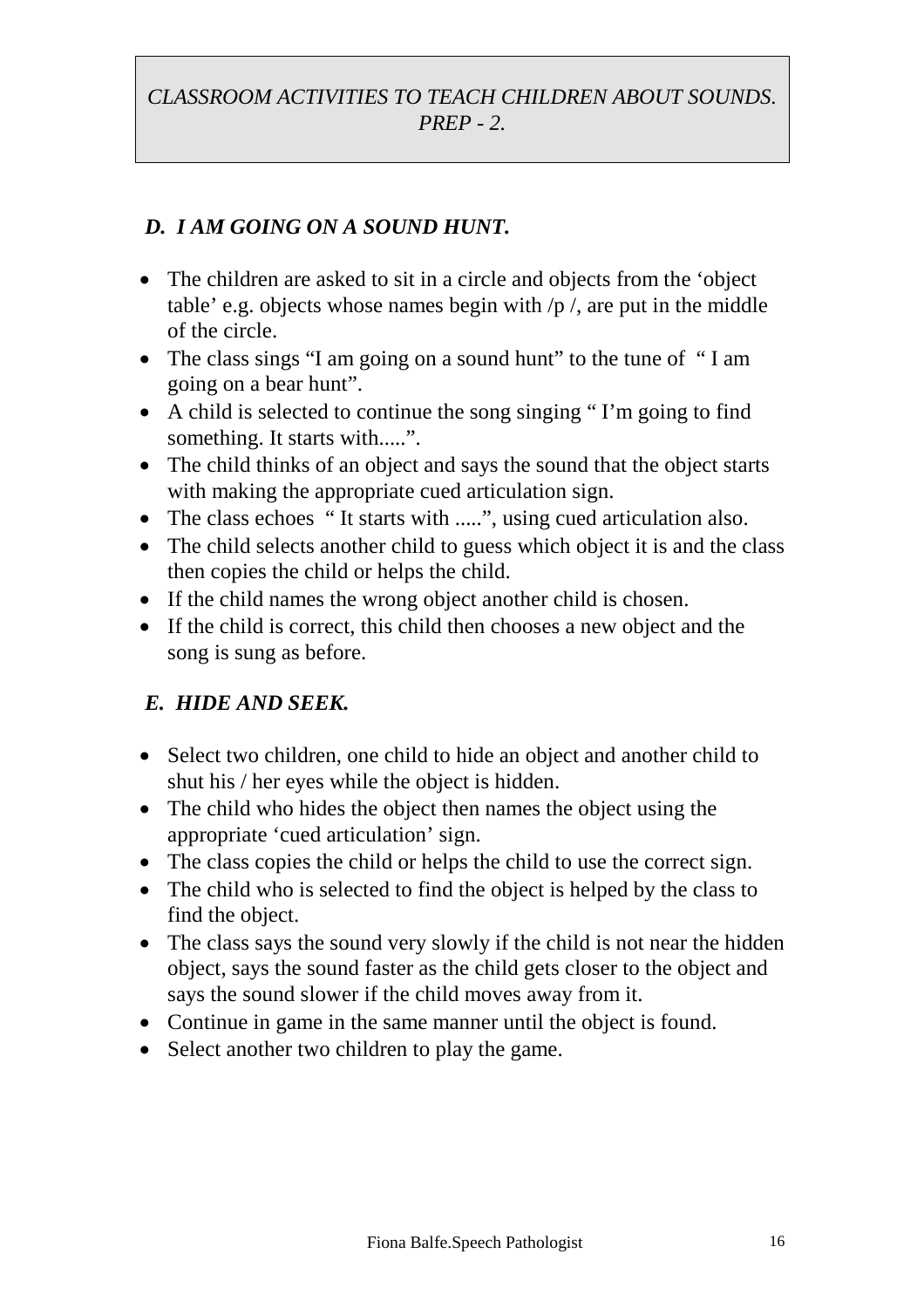## *F. ROLL THE BALL.*

Other materials: A ball.

## **PROCEDURE:**

• Place three or four objects out at the front of the class and have the children sit four or five feet away

OR

Ask the children to sit in a large circle and put the objects in the centre of the circle.

- Select a child to name an object using the appropriate 'cued articulation' sign and to try and hit the object he/ she has selected.
- The class then copies the child or helps the child to use the correct sign.
- If the child hits the object, this object is taken out of the game and replaced with a new object.
- The child has another turn and continues until he/she fails to hit the object selected.
- As soon as a child fails to hit the object which has been named another child is selected to have a turn.

## *G. THE QUIET AND NOISY GAME.*

Other materials: Quiet and noisy pictures or symbols to represent sounds being voiceless or voiced respectively.

- Make one side of the room the 'quiet side' and the other side the 'noisy side'.
- Place a picture or a sound /symbol representing *quiet* on the 'quiet' side' and visa versa.
- Divide the class into teams of small groups or pairs and give each team a number of objects.
- Ask the children to discuss each object and decide if it begins with a quiet or noisy sound and to then put it on the correct side of room.
- The first team to correctly place the most number of objects is the winner.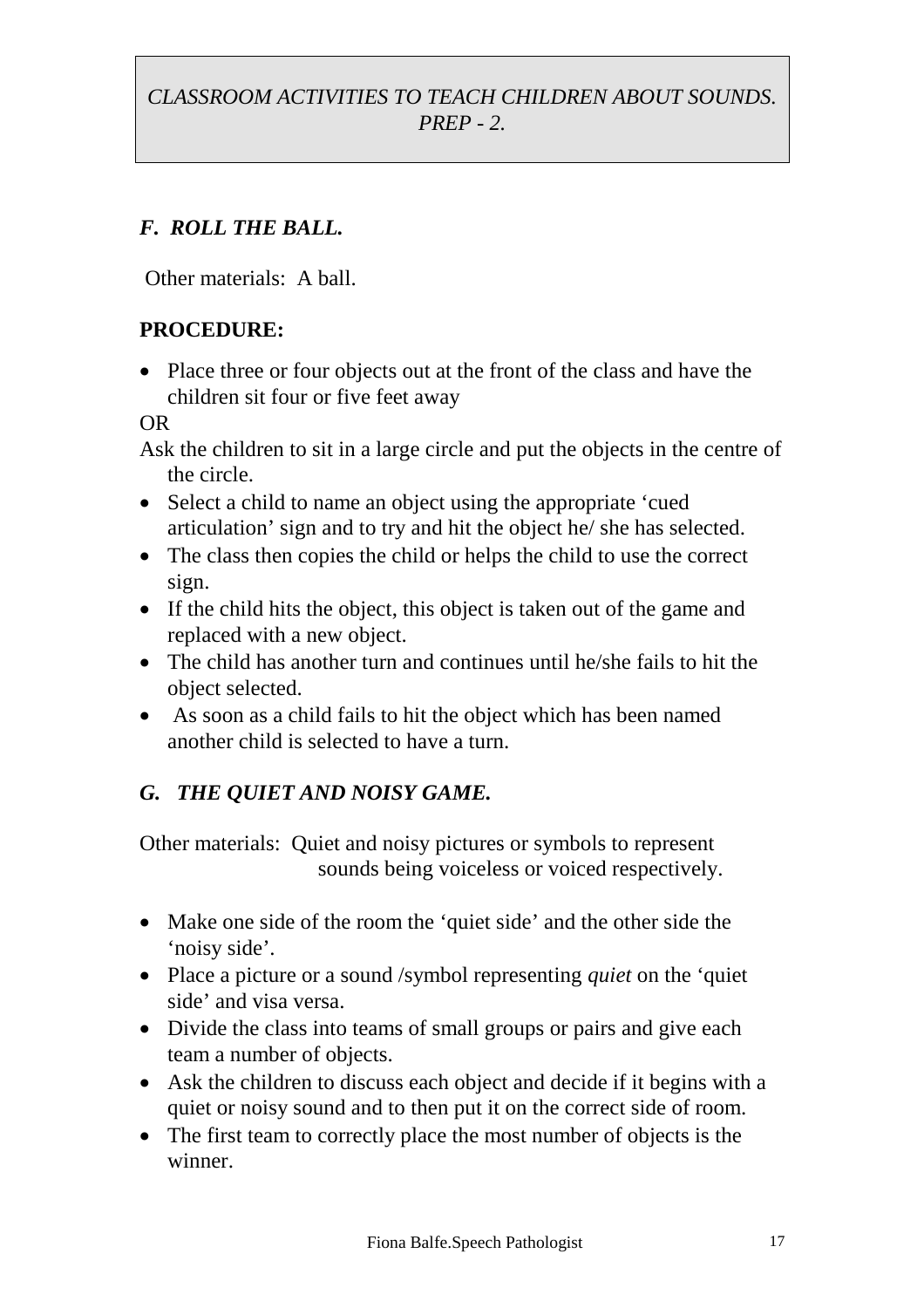## *H. THE SUPERMARKET GAME.*

Other Materials:- Ask your children to collect food or drink boxes, packets, tins and bottles from home and to bring these to school.

- Get the children to sit in a circle and put a shopping basket in the middle of the floor.
- Tell the children that you are all going shopping at the supermarket but that it is a special shopping game where you can only buy food or drink whose names *begin with the special sound........ .*
- Give each child a item of food or drink.
- The children take it in turns to say the name of their shopping item and to decide whether their item should be placed in the shopping basket.
- If the child's item *begins with the target sound* then the child repeats the name using cued articulation.
- The class then copies the child using cued articulation and if necessary helps the child to use the sign correctly.
- When every child has had one turn give each child another item and continue the game in the same manner.
- You could do a follow up individual or a group activity where children draw a large shopping basket or supermarket trolley on poster size paper and then draw or find pictures that *begin with the target sound* to paste in the basket or trolley.
- Use the items that the children have brought for this game to make 'a shop corner' in your classroom.

## **I. ONE MINUTE OR TWO MINUTE TALKS.**

- Select one child to think of or pick up an object from the object table.
- The child then has to talk about that object using the objects name as many times as possible in the time period selected.
- The child also tries to use the appropriate 'cued articulation sign' each time the object's name is used.
- The other children count of the number of times the object's name is used.
- The other children can also try and use the sign at the same time as the child.
- Continue the game choosing other children to talk about an object.
- The child who uses an object's name the most times is the winner.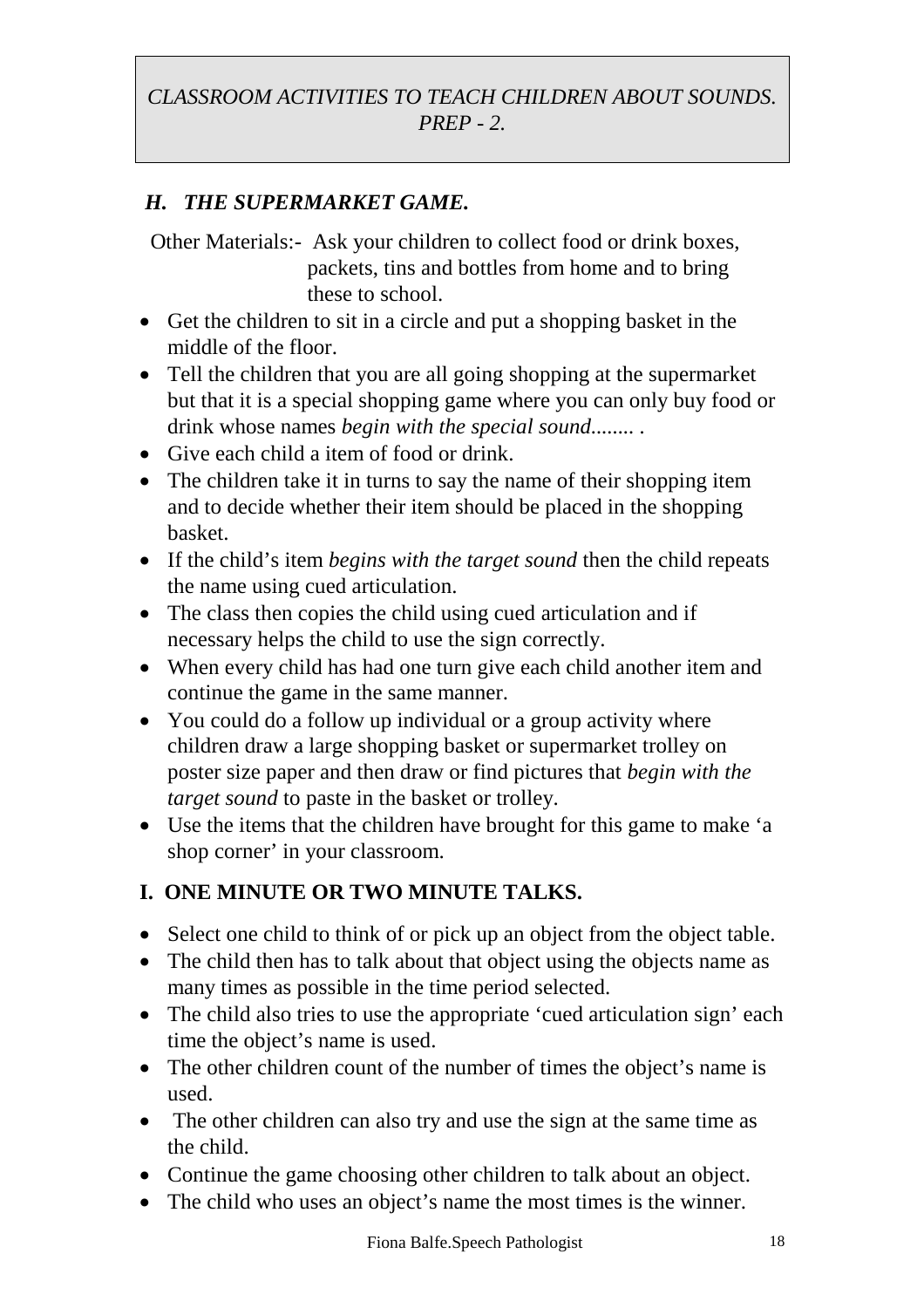#### **6. GAMES USING PICTURE CARDS.**

*The following games can be played using picture cards. Remember that although the activities have been written with the focus on the beginning sound in the word, the same activities can be used to focus on the sound when it is at the end or within the word.*

#### *i) THE GAMES USED WITH THE MOBILE ACTIVITY.*

*The following games used with the mobile activity can be also played using picture cards instead of the mobile pictures:-*

*Refer to the game instructions in section 3.*

- *A. I spy with my little eye.*
- *B. I am thinking of .... / Twenty questions game.*

#### *ii) THE GAMES USED WITH THE OBJECT TABLE.*

*The following games used with the object table can also be played using picture cards instead of real or toy objects:-*

*Refer to the game instructions in section 5.*

*The memory game. The shopping game. I am going on a sound hunt. Hide and seek. Roll the ball. The quiet and noisy game. The supermarket game. One minute or two minute talks.*

Play the games in the same way as when using objects but substitute pictures cards whose name begins with the target sound.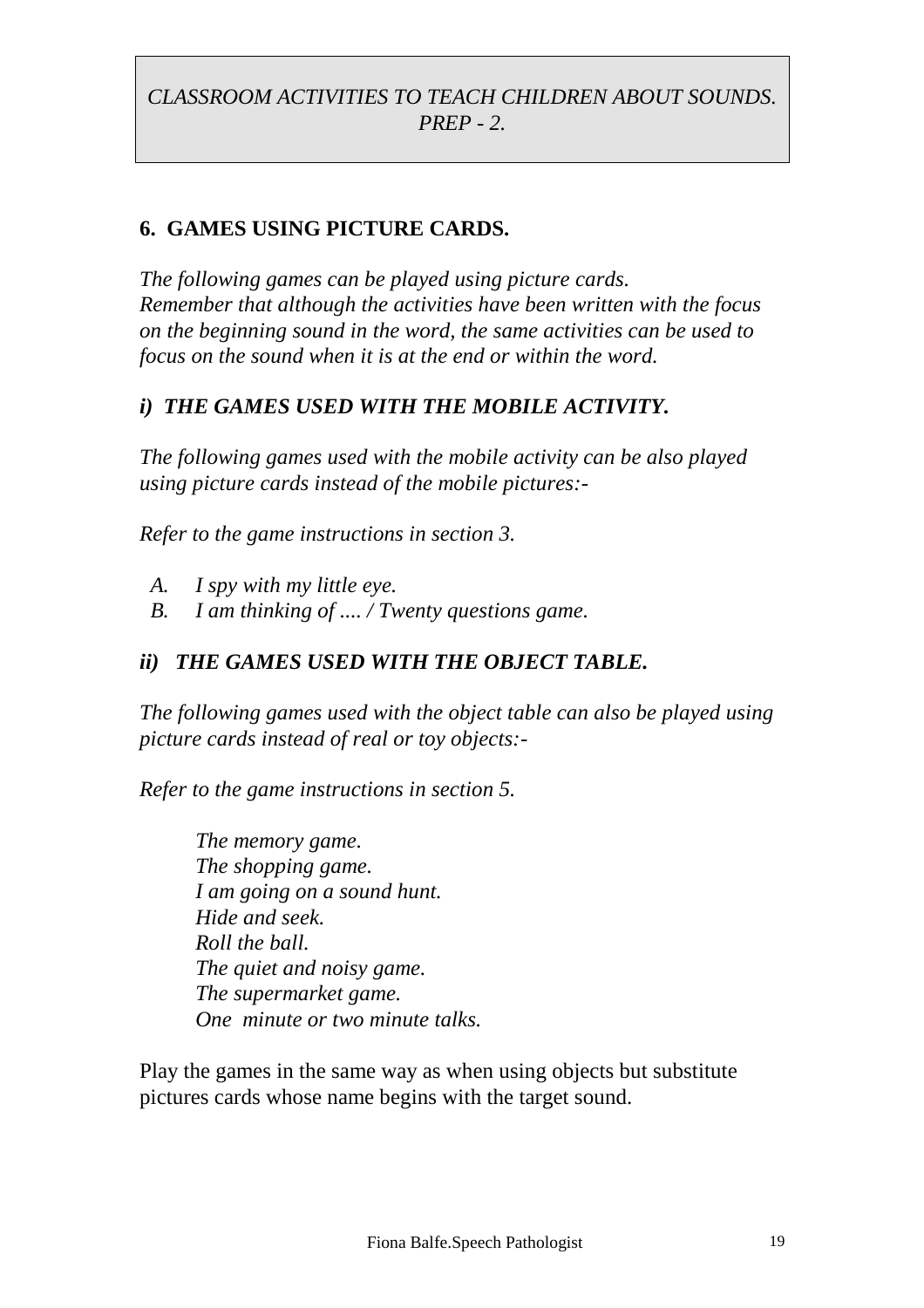## *iii) ACTIVITIES USING BOARD GAMES.*

### *A. COMMERCIALLY AVAILABLE BOARD GAMES.*

- Almost all basic board games can be used to practise sound skills.
- The games are played in the normal manner but when the child lands on a square he/ she picks up a picture card and names the picture using the appropriate 'cued articulation' sign.
- An alternative idea is to use 'blu.tack' to attach THEMAT picture cards or COMPIC pictographs which have been reduced in size onto the game boards.
- Some suggested games are :-

Snakes and Ladders. Ipsy Wipsy Spider. Bottles and Bins.

### *B. HOME MADE BOARD GAMES.*

*Involve your class in making your own board games or ask your local Speech Pathologist for some basic board game stencils.*

*The board games could focus on a particular sound in a specific position in the word or all the sounds that you have taught your children.*

- Enlarge your stencils to A3 size and involve your class in pasting the appropriate pictures onto the board.
- Keep this first board as your stencil making several photocopies for small group activities which your children can be involved in colouring in and pasting onto cardboard.
- You may also like to make A4 size copies that the children can take home for extra practice.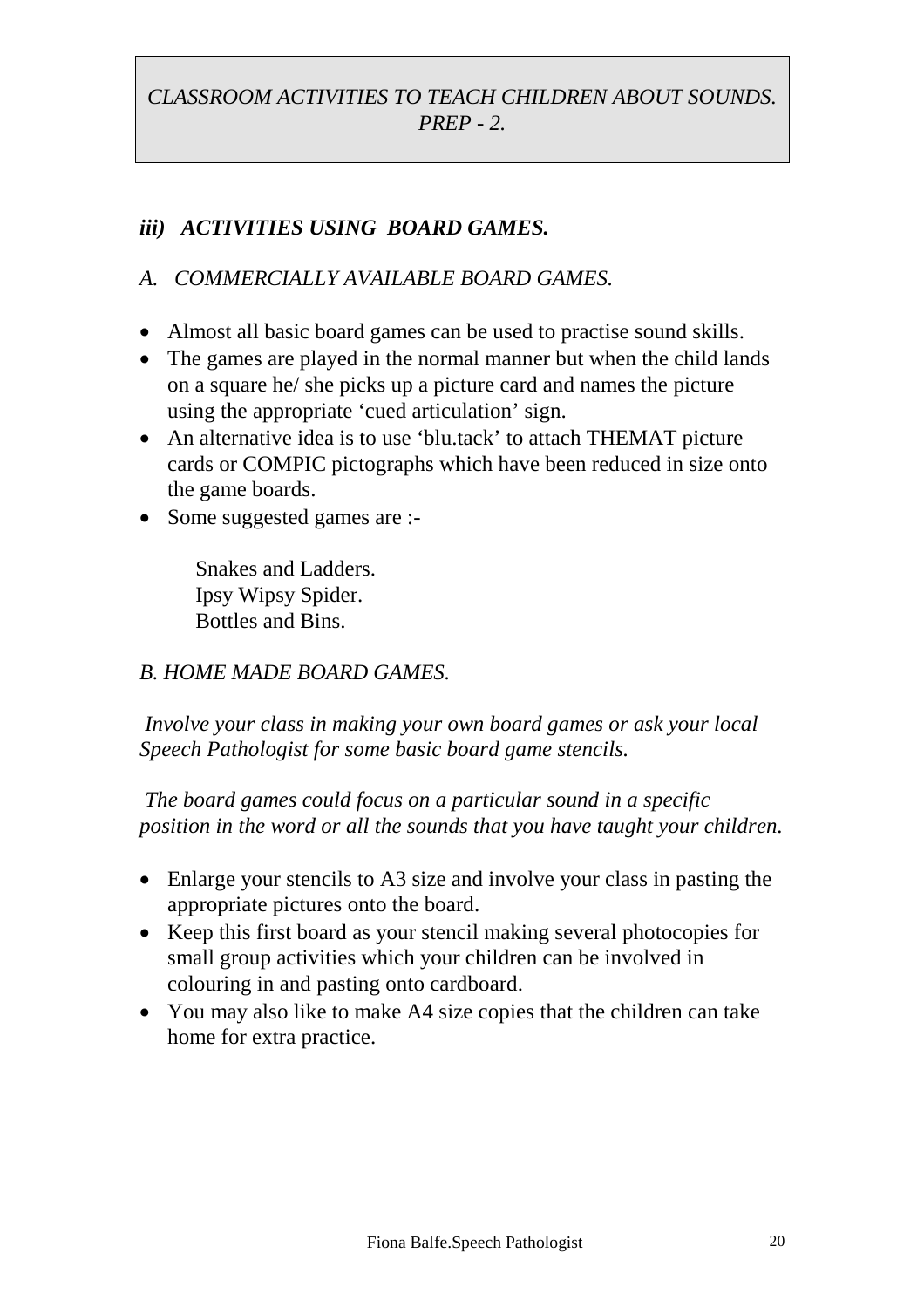## **iv) OTHER PICTURE CARD GAME ACTIVITIES.**

#### *A. GOING ON A PICNIC*

Materials:

- o A Picnic basket.
- o Pictures of picnic items.

- Ask the children to sit in a circle and put a picnic basket in the middle of the floor.
- Give each child a picture card showing something that could be taken on a picnic.
- Tell the children that it is a special picnic where you can only take food/things whose names *begin with the special sound e.g. p.*
- The children take it in turns to say the name of their picture and decide whether their picture **should be** placed in the picnic basket.
- If the child's picture contains the target sound then the child sings the following song using the appropriate 'cued articulation' sign . "We are going on a picnic yum, yum, yum".
	- "We are going to eat *p*......... yum, yum, yum".
- The class then copies the child singing the song using 'cued articulation' and if necessary the class helps the child to use the sign correctly.
- You could do a follow up individual or a group activity where children draw a large picnic basket on poster size paper and then draw or find pictures to paste in the basket.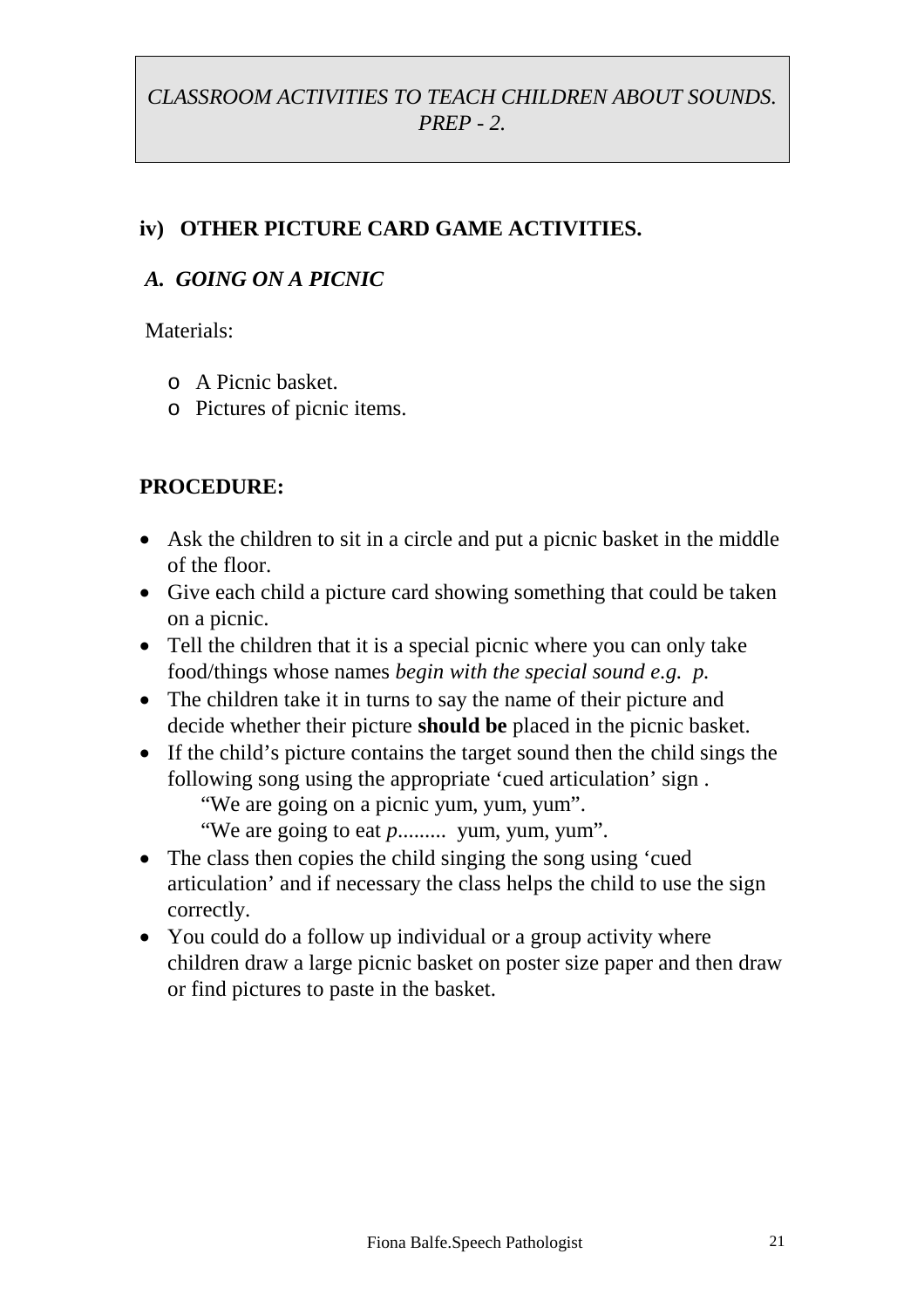### *B. ROOMS OF THE HOUSE.*

Other materials:

- o General pictures of household objects.
- o A square of coloured paper to represent a room in a house.

#### **PROCEDURE:**

- Ask the children to sit in a circle and put the square of coloured paper representing a room in a house in the middle of the floor.
- Ask the children to think of and name all the different rooms in their house.
- Ask a child to name the room to be used in the game or select a room which you know will contain a number of household objects that begin with the target sound.
- Ask the children to think of **things in the room** that begin with the target sound. e.g the lip popper  $/p /$ .
- Tell the children that only things that begin with the target sound are going to be put in the room.
- Give each child a picture of something found in this room and go around the class asking each child whether their picture should go in the room.
- Ask the child to name their picture using the appropriate 'cued articulation' sign if the name of their picture contains the target sound.

#### *eg. Household objects beginning with /b/*

| <b>BEDROOM</b> | <b>BATHROOM</b> |
|----------------|-----------------|
| -bed           | -bath           |
| -bookshelf     | -basin          |
| -bedside table | -bath mat       |
| -blankets      | -brush          |
| -books         | -bubble bath    |
| -basket        | -bath plug      |
| $-box$         | -bath towel     |
| -brush         |                 |
| -bag           |                 |
|                |                 |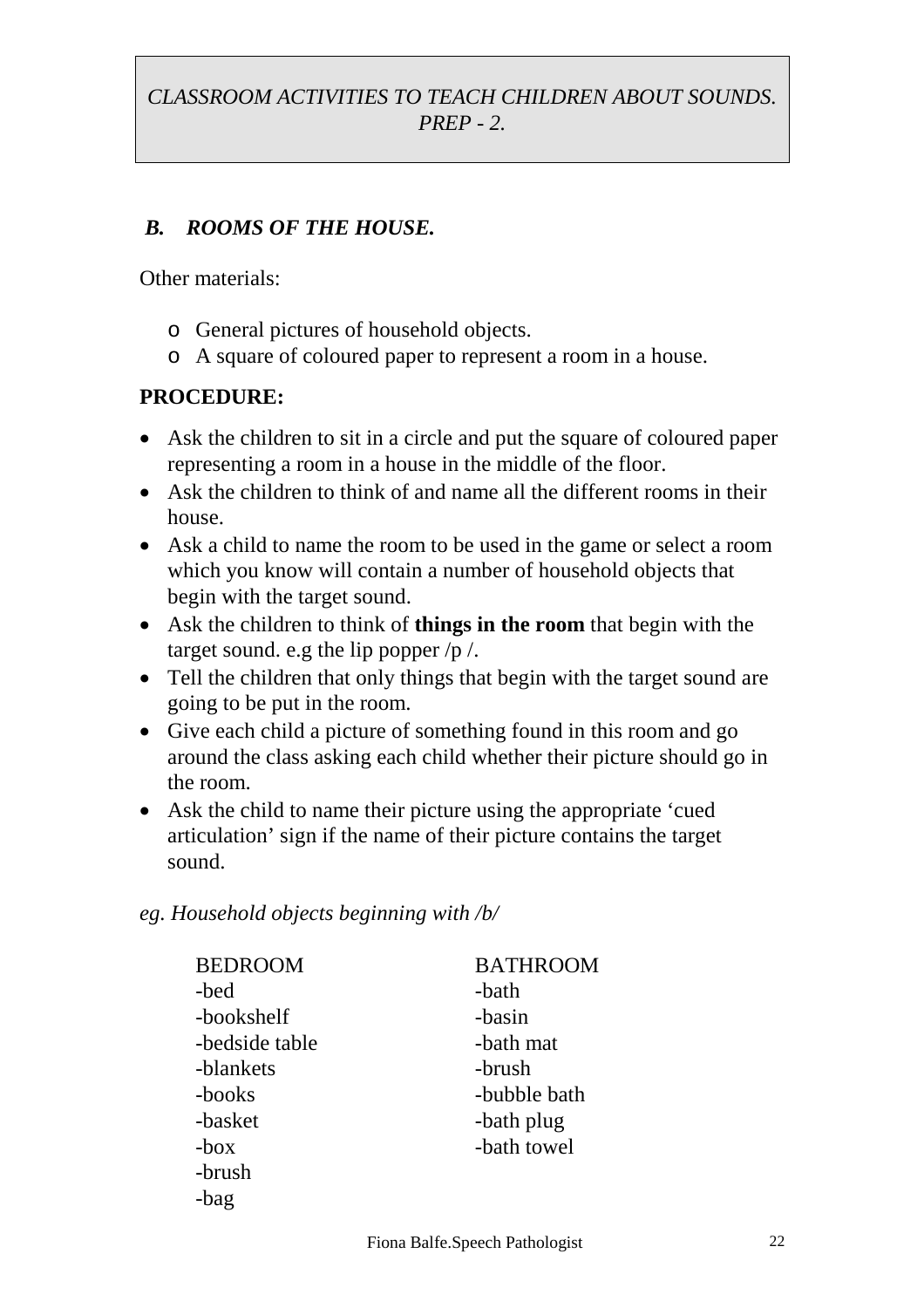## *C. THE POSTING BOX/ POST THE LETTER GAME.*

Other Materials:

- o A large cardboard box to be the letterbox.
- o Magazines to cut pictures from.
- o Prep students: Master sheet for photocopying individual student sheets from.
- o A 'letter sheet' for each child.

## **PROCEDURE:**

 With younger children you can make a master 'letter sheet' with sentences appropriate to the activity written on it and photocopy a sheet for each child. Alternatively the children could copy your sentences from the blackboard. Older children can plan their own letter format.

> e.g. Dear........, My letter is about the sound ....... . A ............. begins with ..... .

> > Love

.........

- Tell the children that you are going to play a posting game and they are going to make the letters for the game.
- Give each child a 'letter sheet' to complete by finding an appropriate picture from a magazine.

*or*

- Ask children to write their own letter about the target sound and to find an appropriate picture.
- As each letter is completed it is read to a friend and posted in the letter box.
- Children could be encouraged to make more 'letters' at home.
- At the end of the week, the letter box is opened and all the 'letters' are read using 'cued articulation' and then made into a class book which can be used for class discussion and reading.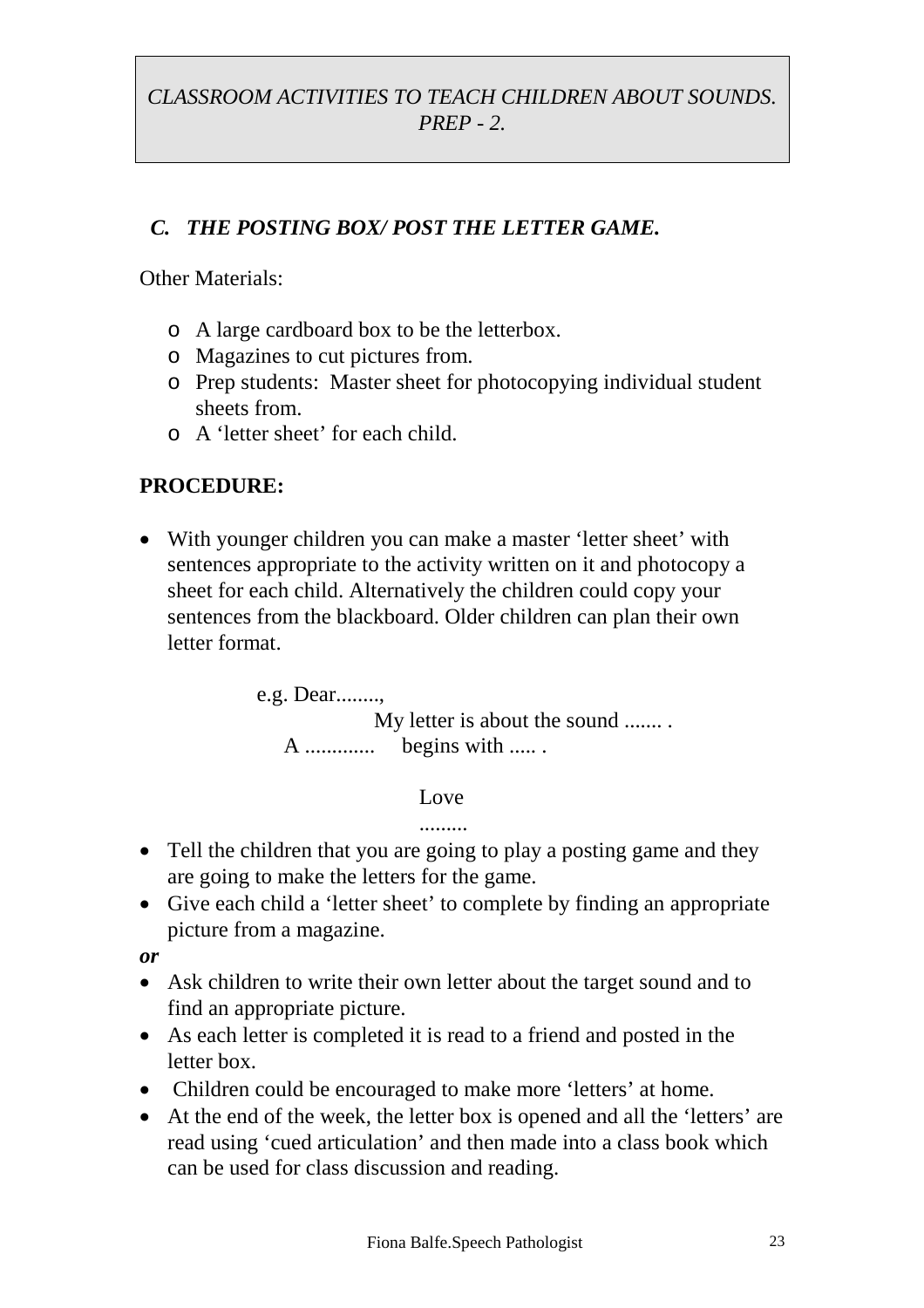## *D. GOING FISHING.*

Other materials:

- o Paper fish cut outs large enough to paste pictures onto.
- o Paper clips.
- o A magnet, a stick and length of string to form a fishing rod.
- o A large piece of blue paper or material to be the sea or lake.
- *\* As it can take a little while to catch a fish, to make this game move a little faster you may want to have more than one fishing rod so that a few children can be trying to catch a fish at the one time. Each child can then wait his/her turn to talk about the fish.*

- Give each child a paper fish and a picture on which begins with the target sound to paste on the fish.
- Ask each child to attach a paper clip to their fish to make its mouth.
- Make a fishing rod out of the stick and piece of string and attach the magnet on the end which will attract the paper clip on the fish.
- Put all the fish on the blue material or paper and select a child to try and catch a fish.
- When the child catches a fish, the picture on the fish is named using the appropriate 'cued articulation' sign.
- The class then copies the child or helps the child to use the correct sign.
- If the child says the word using the correct 'cued articulation' sign the child keeps the fish.
- Continue until each child has had a turn.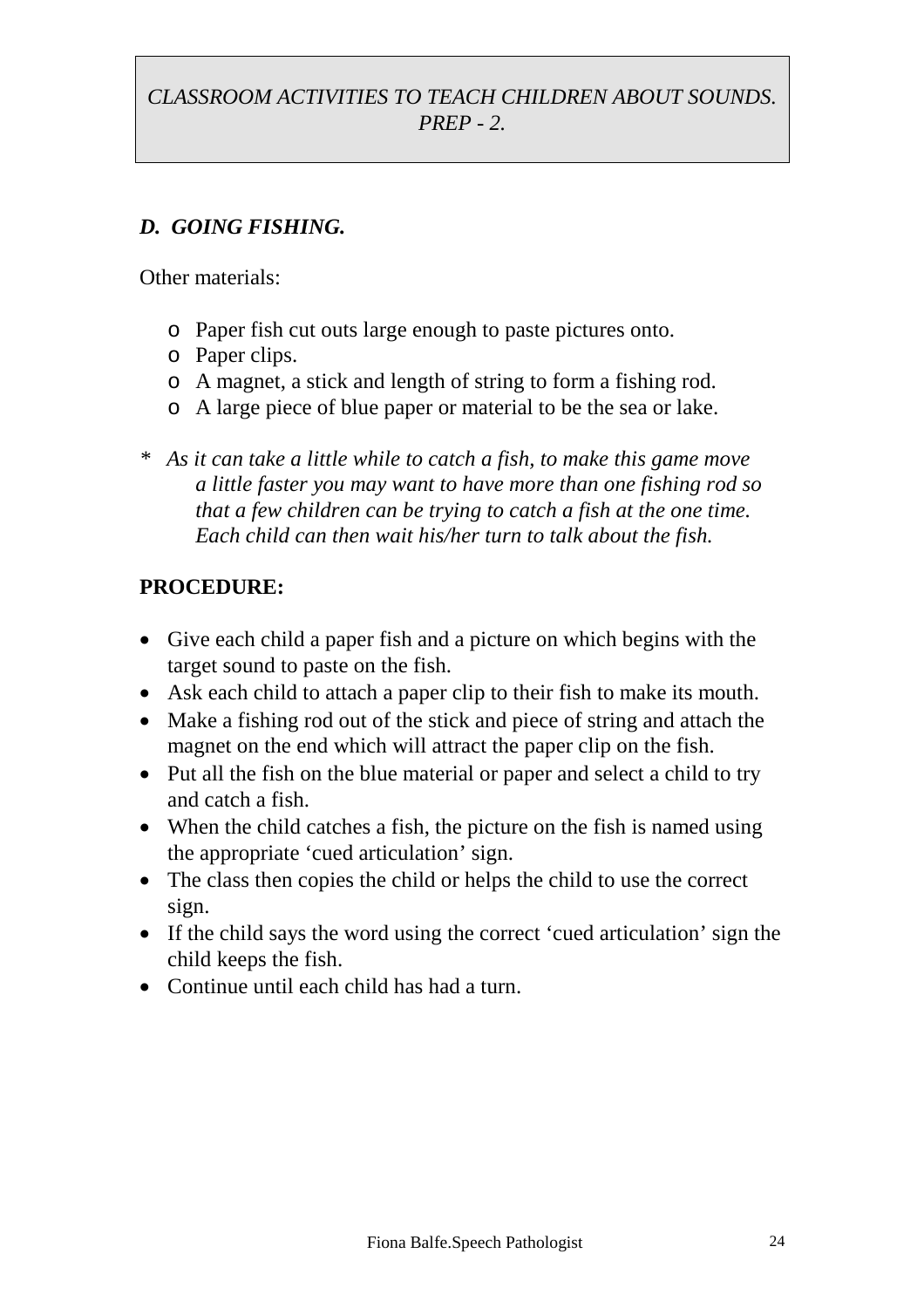## *E. LOTTO OR BINGO.*

Other materials: Two sheets of THEMAT pictures for the target sound for each child. A lotto or bingo board for each child divided into nine or twelve squares.

#### *eg.*

- Give each child a lotto or bingo board and a sheet of pictures to cut up choosing nine, twelve etc to paste on his/her board. The left over pictures can be discarded.
- When all the boards are ready, give the child a sheet of THEM pictures to cut up to form the playing cards. These can be pasted on cardboard to make them more sturdy.
- The cards are collected and put face down on the floor with the children sitting in a circle around the cards.
- A child is selected to start the game by picking up a card and naming the picture using the appropriate 'cued articulation' sign.
- The class then copies the child or helps the child to use the correct sign.
- If the picture card appears on the child's board it is put on the appropriate space.
- If it does not appear on the child's board it is given to the nearest child needing that picture.
- Each child takes it in turns e.g. moving clockwise round the circle, to pick up a card and name it.
- The first child to fill their board is the winner.

*Variation:* Other materials: Buttons, stones or counters.

- Make up the boards as above but the playing cards do not need to be made.
- The teacher calls out the name of a picture using the appropriate 'cued' articulation' sign and the children copy the teacher.
- The children place a counter on their board if they have the same picture
- The first child to put a counter on every picture on his/her board is the winner.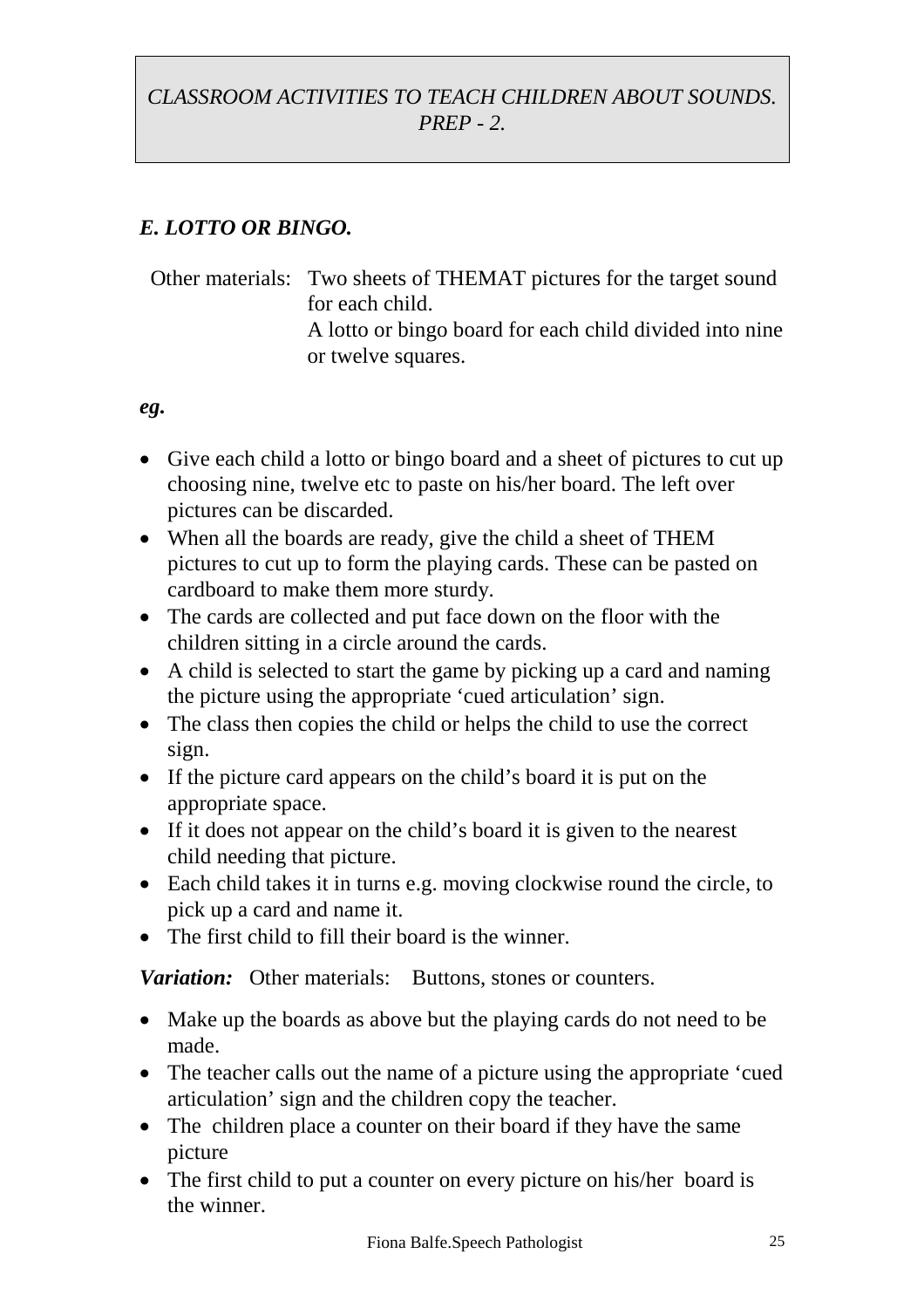### *F. CONCENTRATION OR MEMORY PAIRS.*

**\*** *This game is best used as a small group rather that a whole class activity. It can be played with several children although three to four players is the best number.*

#### Materials:

o Approximately 6-12 pairs of picture cards mounted on cardboard so that the children cannot identify the picture from the reverse side.

- Place all the cards face down on the floor spreading them apart and shuffling them.
- The children take it in turns to turn over two cards and to name the picture using the appropriate 'cued articulation' sign.
- If the cards are not a pair they are turned over again and another child has a turn.
- If they are a pair, the child keeps the pair and has another turn continuing until the two cards turned over are not the same.
- The game continues until all the cards are paired up.
- The child with the most pairs of cards is the winner.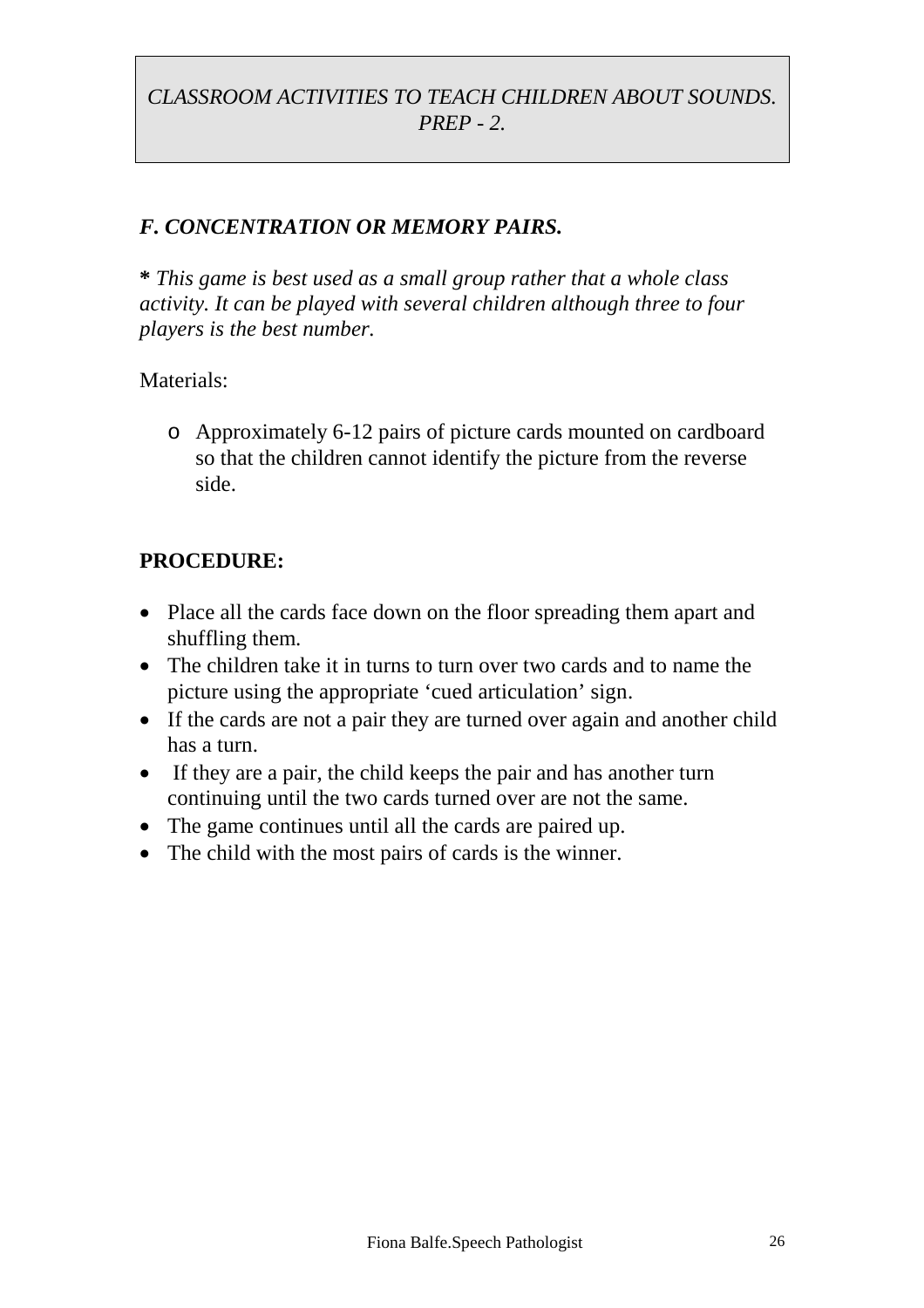## **7. LABELLING OBJECTS IN THE ROOM.**

*\* You may need to a brainstorming session with the class first before playing this game getting children to offer suggestions as to what things in the room begin with the special sound.*

#### *A. USING COLOUR CODING STICKERS.*

Other materials:

o Coloured stickers to match the colour code of the target sound.

#### **PROCEDURE:**

- Ask the children to sit on the floor where they have a good view of the room.
- Tell the children that you are going to find which things in the room begin with the target sound.
- Give each child a sticker which matches the colour coding for the target sound.

i.e. orange for the lip poppers  $/p /$  and  $/b /$ .

- Select a child to put his/ her sticker on something in the room that *begins with the target sound,* saying the name of the object etc. using the appropriate 'cued articulation' sign.
- The class then copies the child using cued articulation and if necessary, the class helps the child to use the sign correctly.
- Another child is chosen and the game continues in the same manner.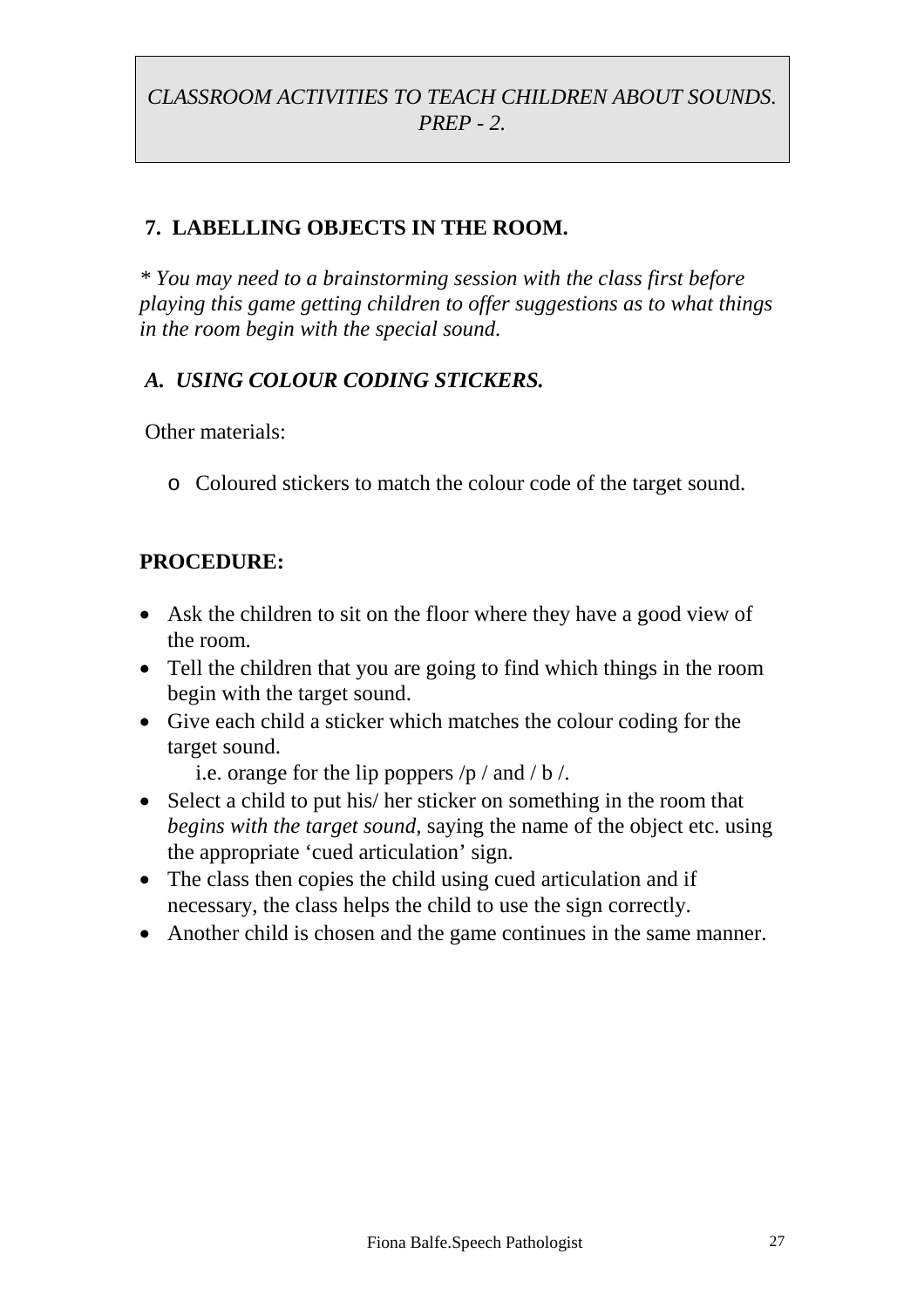## **7. LABELLING OBJECTS IN THE ROOM cont.**

#### *B. USING COMPIC pictographs or other picture cards*

Materials:

- o COMPIC pictographs or pictures of objects found in the room.
- o ( *See page 7 for supply details ).*
- $\circ$  Blu tack

*In some cases you will need to have more than one copy of a picture which could be distinguished by colour so that all children will be able to have a turn.*

*eg. If you are finding things in the room which begin with /p/ you could have a pink pencil, purple pencil etc.*

- Ask the children to sit in a circle with the COMPIC pictographs face down in the middle of the circle.
- Tell the children that you are going to find which things in the room begin with the special sound ..... .
- A child is selected to start the game by taking a card off the top of the pile and deciding whether this object etc. begins with the target sound.
- If it does the child says the name of the object etc. using the appropriate 'cued articulation' sign.
- The class then copies the child using cued articulation and if necessary helps the child to use the sign correctly.
- The child then sticks the picture on the appropriate object.
- Another child is chosen and the game continues in the same manner until all the cards have been placed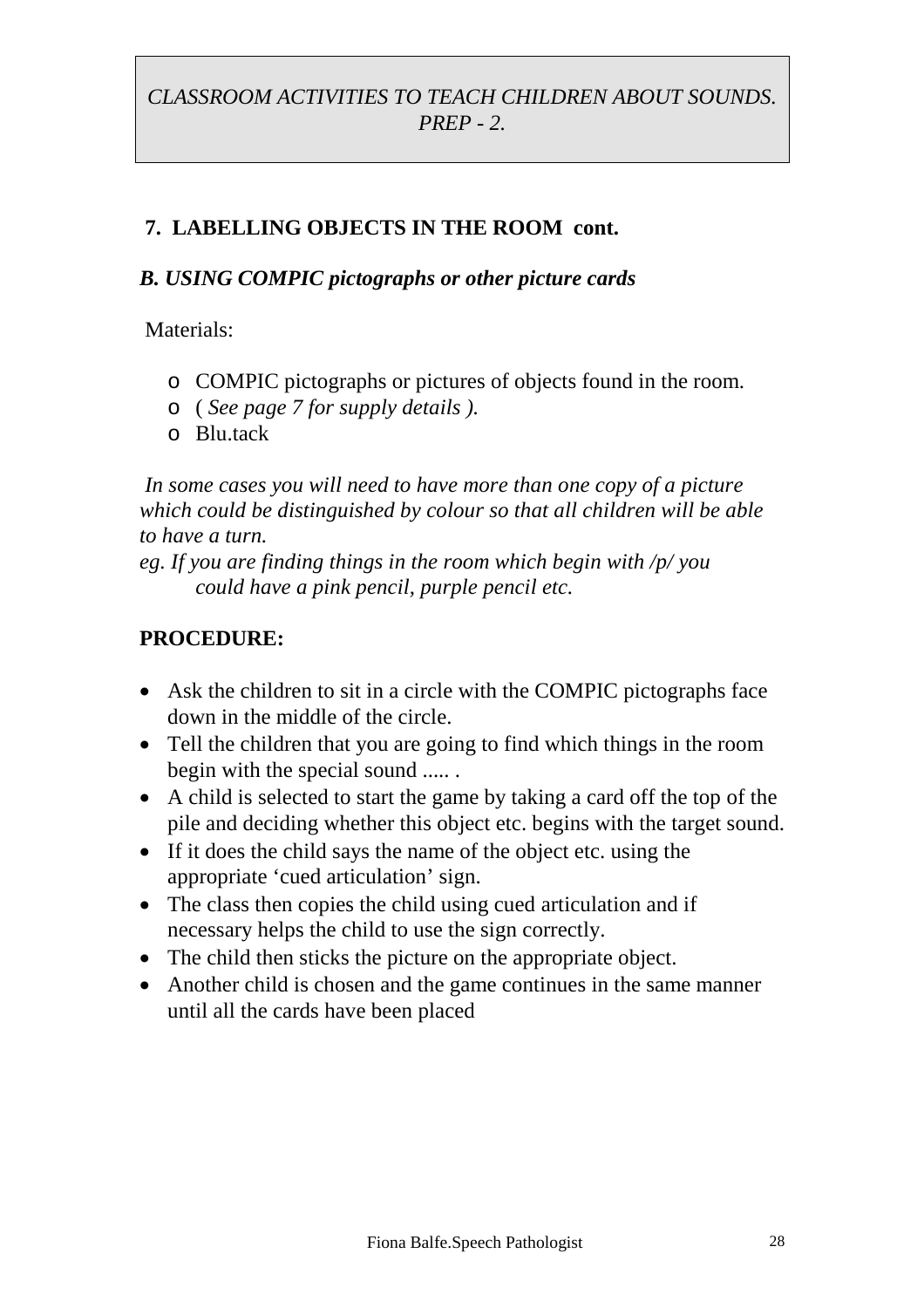#### **8. SOUND BOOKS AND POSTERS***.*

#### *A. CLASS SOUND BOOK.*

*\* You may need to a brainstorming session with the class first before playing this game getting children to offer suggestions as to what things begin with the special sound.*

Other materials:

- o Magazines for cutting pictures from.
- o For prep children: Master sheet for photocopying individual student sheets.
- o Copies of the master for each child.

- Your children could work individually or in groups.
- With prep children you may want to make a master sheet with the target sound written in the middle or at the top of the paper and photocopy off a sheet for each child or the children could copy the sound from the blackboard. Older children can write their own sound.
- Ask the children to trace over the letter in the colour which matches the colour coding for the target sound.
- Ask the children to find pictures from a magazine or to draw pictures that *begin with the target sound.*
- Collect all the children's' work and bind them into a class book that can go on display and then later into the 'speech corner'.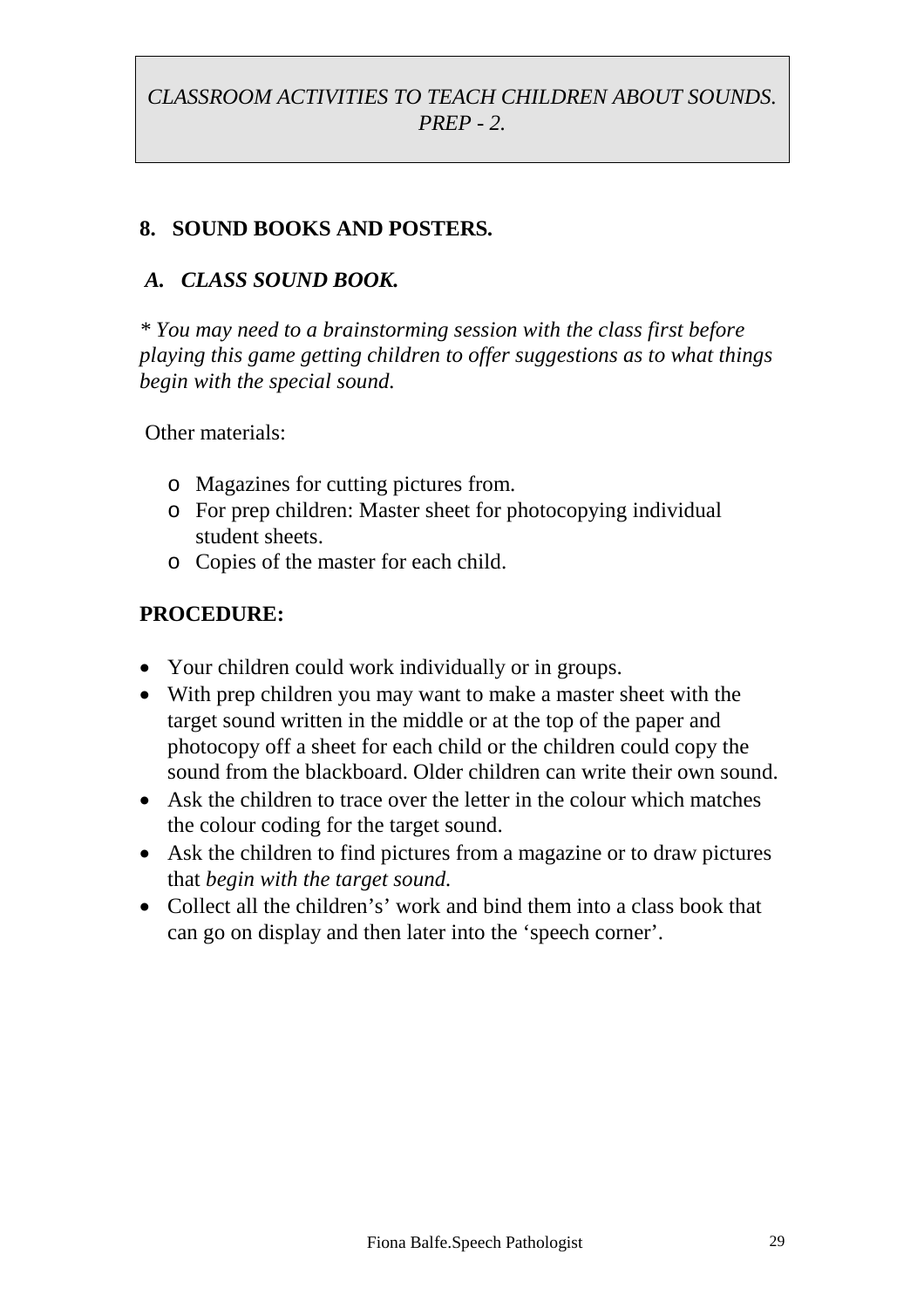#### *B. PERSONAL SOUND BOOKS*

*\* You may need to a brainstorming session with the class first before playing this game getting children to offer suggestions as to what things begin with the special sound.*

*Write these up on the board so that your children can copy them if they need help in spelling any words.*

Other materials:

For prep children:

- o Master sheet of the sentences to be used, for photocopying individual student sheets.
- o Copies of the master for each child.

#### **PROCEDURE:**

- Write a simple sentence onto a piece of A4 paper.
- Use this as your master for photocopying a copy for each child.

eg. I begin with **p** said the **p.........** .

This is a **p.......** .

Here is a **p......** .

The sentence could also relate to a class activity or game. e.g. 'The picnic game'.

I am going on a **p**icnic. I am taking a **p........** .

- Photocopy the master and give each child several sheets. Older children can plan and write their own sentences or copy sentences from the blackboard.
- Ask the children to draw a picture above the space and also an appropriate word in the space.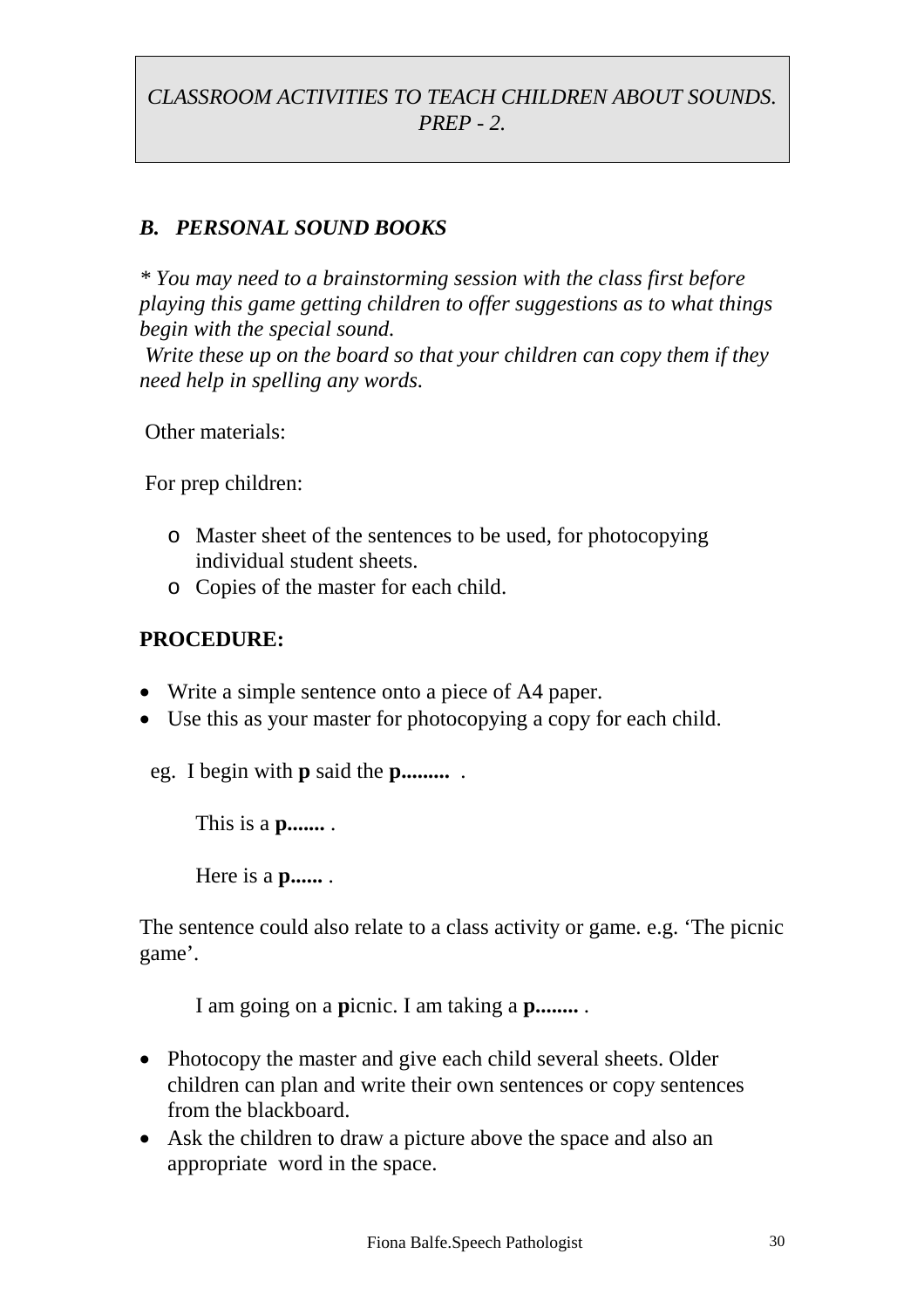#### *C. OUR SOUND POSTER..*

*\* You may need to a brainstorming session with the class first before playing this game getting children to offer suggestions as to what things begin with the special sound.*

Other materials:

- o Project or poster size sheets of paper.
- o Magazines for cutting pictures from.
- o Coloured paper that matches the colour coding for the target sound.

- Your children could work individually or in groups.
- Place a large piece of paper which will be 'the sound poster' on the floor.
- Write the target sound in the middle or at the top of the paper.
- Ask a child to trace over the letter in the colour which matches the colour coding for the target sound.
- Ask the children to find pictures from a magazine *that begin with the target sound.*
- Ask the children to paste these to onto coloured pieces of paper that match the colour coding for the target sound and then onto the poster.
- Alternatively the children could draw pictures that *that begin with the target sound* onto the coloured pieces of paper and then paste these onto the 'sound poster'.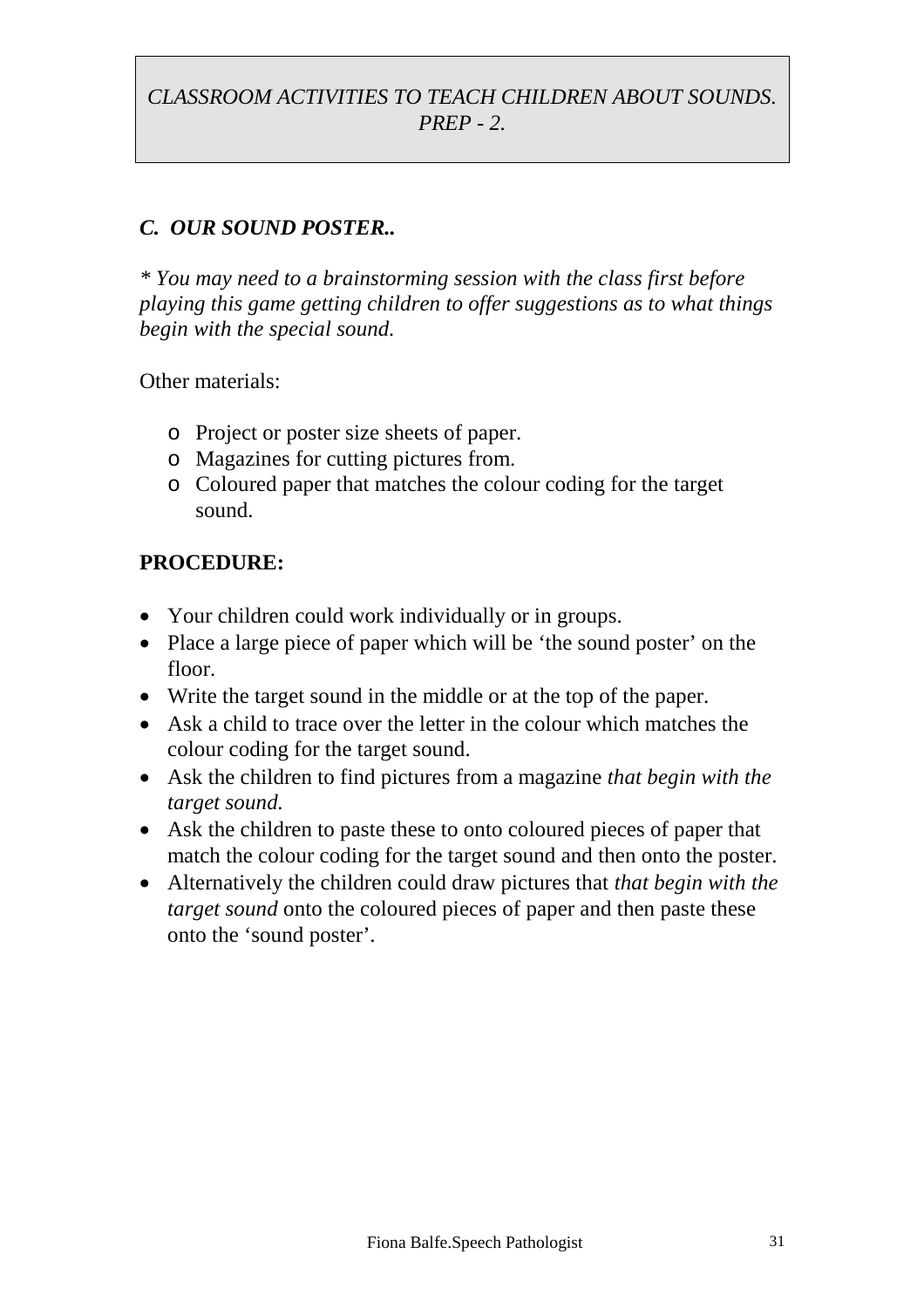#### **9. MISCELLANEOUS GAMES.**

#### *A. MR VEGETABLE MAN.*

Other materials:

- o Vegetables
- o Toothpicks
- o Chopping board and knife.

The following vegetables could be used for the body.

| lip poppers <b>p</b> and <b>b</b>   |                          | potato, parsnip |
|-------------------------------------|--------------------------|-----------------|
| <i>throat scrapers <b>k</b></i> and | $\overline{\phantom{0}}$ | carrot          |
| hissers <b>s</b> and z              | $-$                      | zucchini        |

#### **PROCEDURE:**

• Choose one vegetable as the body and then other vegetables starting with the same sound as the eyes, nose , arms etc.

eg. Mr Potato Man *for p and b.*

body - potato.

- eyes dried beans or fresh peas.
- nose dried beans or fresh peas.
- arms fresh beans.
- legs strips of parsnip.
- ears segments of broccoli

*.* Cut up the vegetables for the children and ask them to assemble their vegetable man.

Ask the children to talk about their vegetable man to a small group or to the class using the appropriate 'cued articulation' signs as they do so.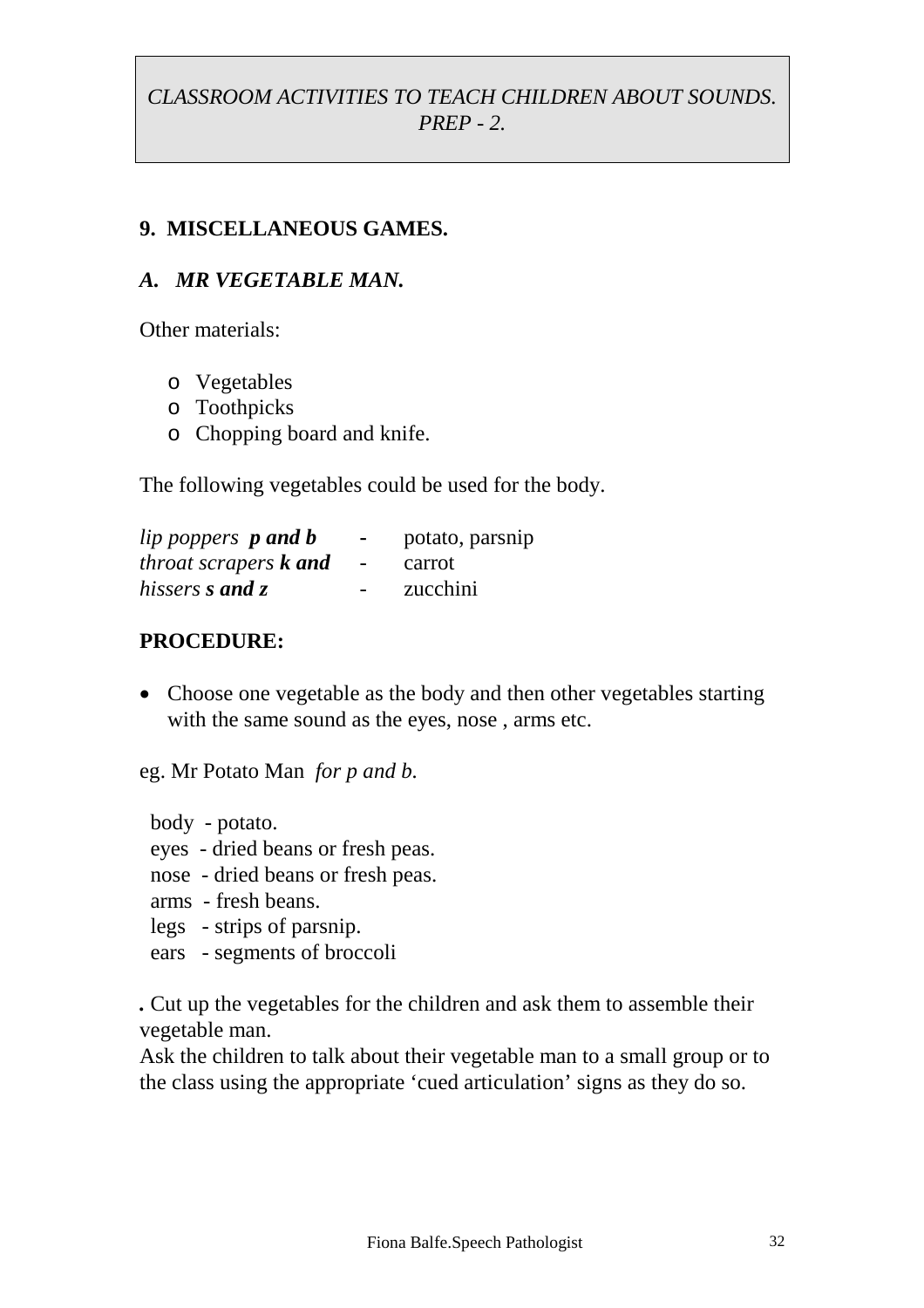### **10. SOUND STORY ACTIVITIES.**

#### *A. STORY CLOSE ACTIVITIES.*

#### *COMMERCIALLY AVAILABLE STORIES.*

*\* There will be many books already available in your school to use as a story close activities with 'cued articulation', particularly those using rhyme.*

*There are other books you can use that have a particular character which gives you the opportunity to do lots of practice cueing certain sounds. eg. the Mr Men books - Mr Funny, Mr Jelly, Mr Chatterbox. For younger children, abridged versions of some of these are sometimes published in magazines.*

*Some activities you can try are:*

- Try reading one of these stories to your children using 'cued articulation' on a few key words.
- Ask your children to listen for any words containing the special sound.
- Ask your children to listen for a key word/s in the story that begin with the special sound.
- Ask your children to listen to a story and to then retell the children to story using 'cued articulation' on a few key words.

### *TEACHER SCRIPTED STORY CLOSE ACTIVITIES.*

Make up your own stories which can be about your own school and local community. You could also base it on a child in your class choosing a different child each day.

e.g. There was a boy named B...... He rode a ....... One day he went to the b....... At the beach he liked to go for a swim on his boogie b...... . But he ripped his b.... so he had to go in . After his swim he played with his b......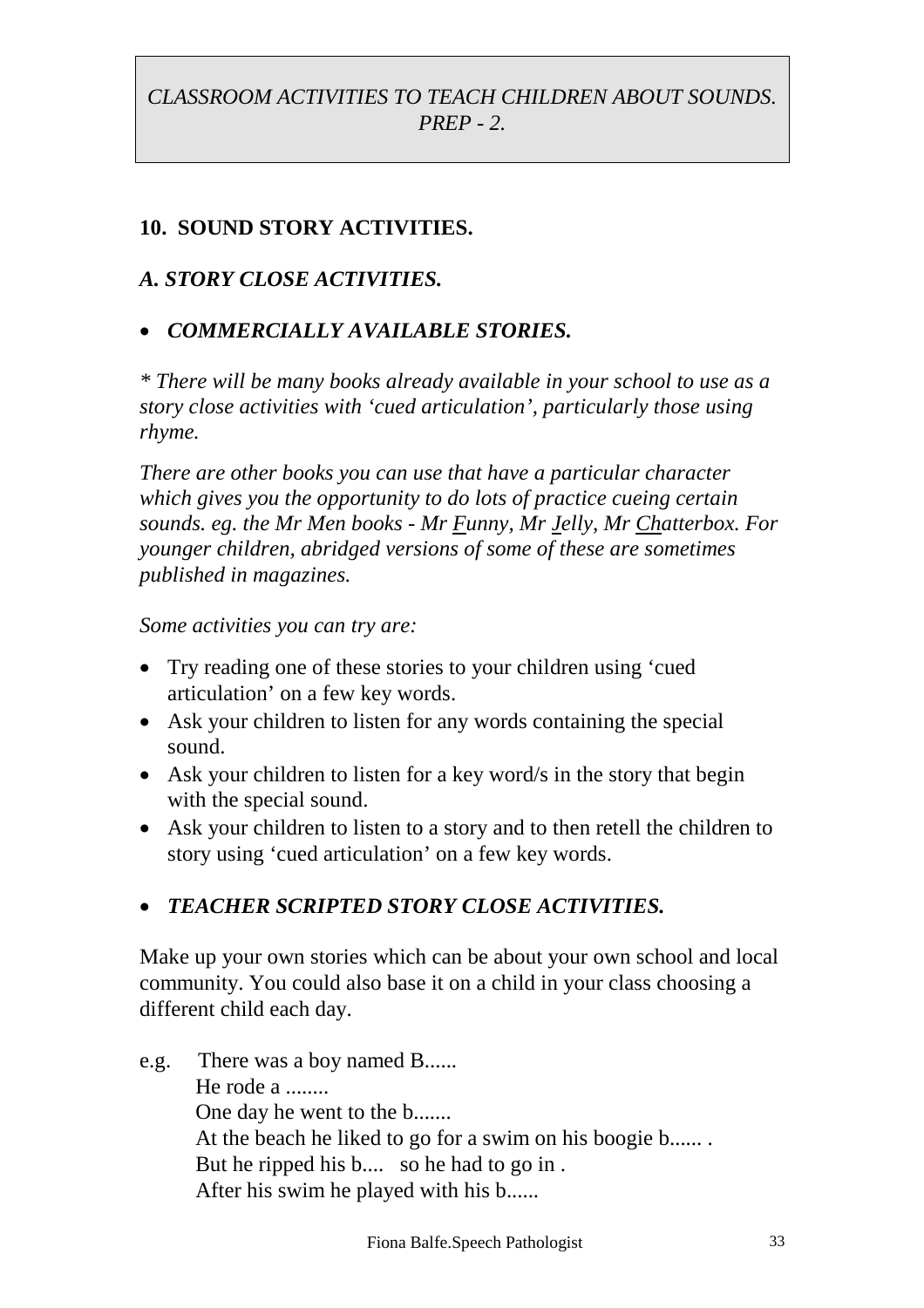#### *B. BUILD A STORY.*

*Materials:* Pictures of things which begin with the target sound.

- Ask the children to facing the blackboard with all the pictures in front of them.
- With younger children you will need to start the story yourself with a starter sentence, with older children you could decide this through class discussion of possible beginnings.
- A child is selected to start building the story by picking up a card, saying the starter sentence and adding another sentence about the picture using the appropriate 'cued articulation' sign
- The game continues with the child on the left repeating what the first child said and adding one sentence about his/her picture using 'cued articulation'.
- The game continues in this manner with the story getting longer and longer.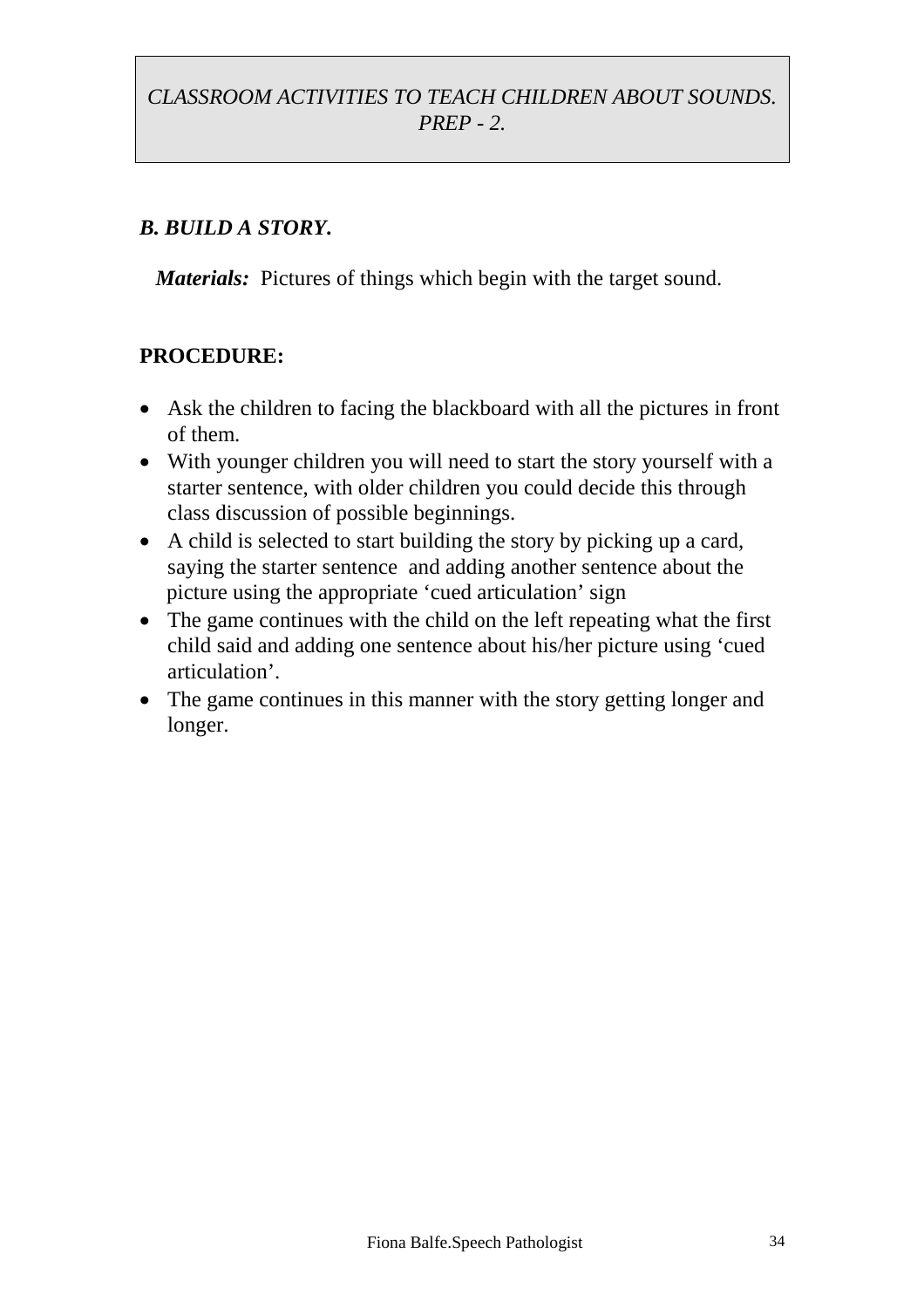#### *11. SONGS, POEMS AND RHYMES.*

\* Do not use difficult tongue twisters as these are usually too difficult when children are starting to use 'cued articulation'.

#### *A. SONGS.*

#### *The following resources contain many suitable songs that are suitable for a range of ages:-*

1. The Cued Articulation Song book.

A new verse is introduced to the class as each new sound and its associated 'cued articulation' sign is learned.

2. 'The Singing Alphabet Cards' by Elizabeth Love and Sue Reilly.

These cards are an excellent resource which can be used in the same way as the above song book.

- 3. Oxford University Press Publications.
- A series of three song cassettes and illustrated song books which are all easy to sing along to:-

'Ride -a -cock horse' by Ian Beck and Sarah Williams. 'Round and Round the Garden' by Ian Beck and Sarah Williams. 'Oranges and Lemons' by Ian Beck and Karen King.

- 'Squashed Bananas, Mouldy Sultanas. A diet of chants' by Lynda Cutting and Jeni Wilson.
- 'Jazz Chants' by Carolyn Graham
- 4. ' Merrily,Merrily.A book of songs and rhymes'.

Compiled and published by the Nursing Mothers' Association of Australia.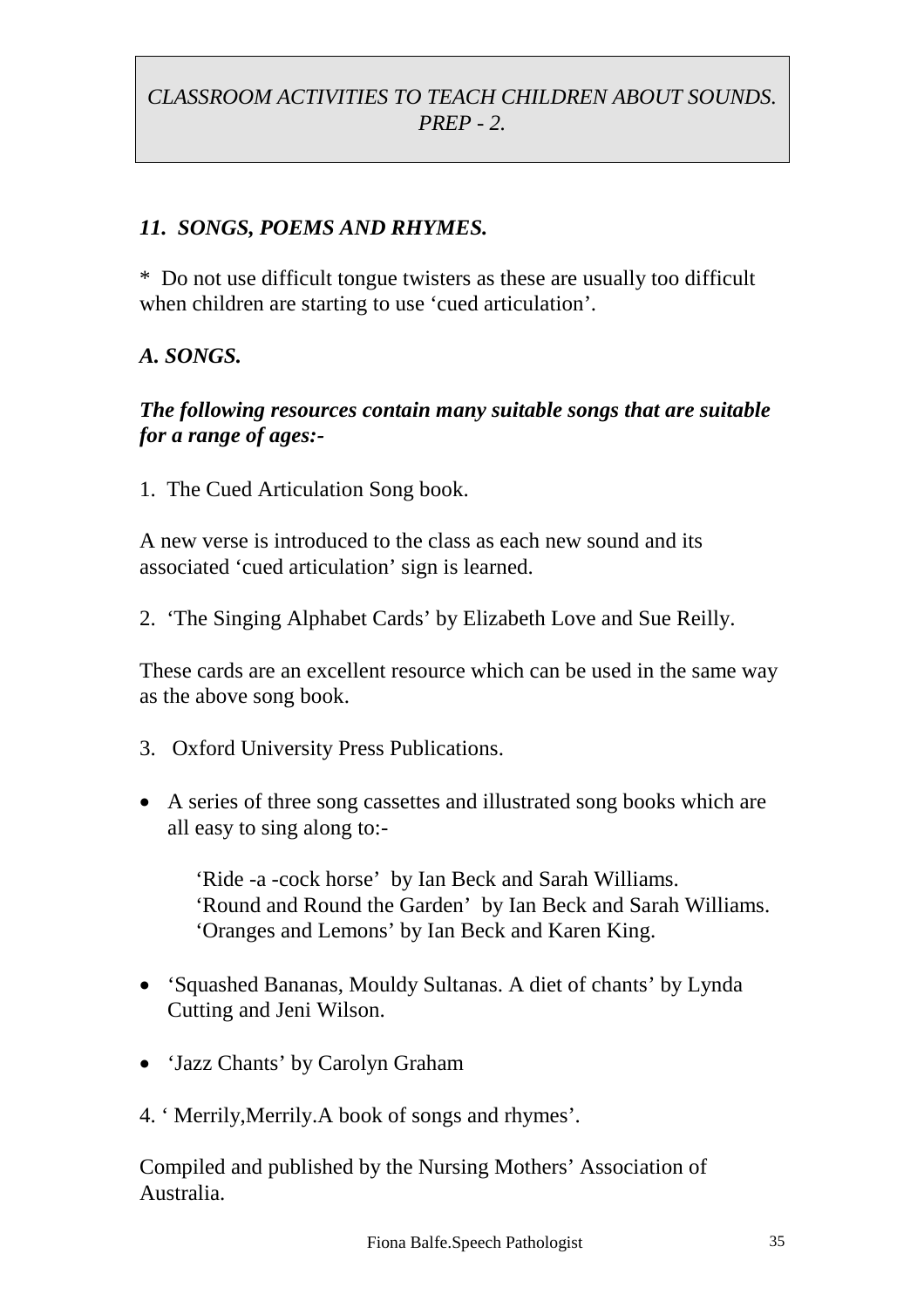#### *11. SONGS, POEMS AND RHYMES. cont.*

5. ' Wee Sing Children's songs and fingerplays' by Pamela Conn Beall and Susan Hagen Nipp.

Published by Budget books Pty. Ltd.

6. 'Sing As We Go. The Family Car Song Book' by Helen Exley.

Published by Exley Publications Ltd.

7. 'Playschool song books' Hickory Dickory Dock and Hey Diddle Diddle.

8. Many children's 'sound songs' can be used and verses added as new signs are learned.

eg. Old Macdonald had a farm I went to visit a farm one day

9. Other songs can be adapted and words made up words to fit each sound.eg. Using the tune of 'The wheels of the bus go round and round'

eg. The train on the track goes ch ch ch The mummy tells the baby sh sh sh The cricket in the garden goes g g g